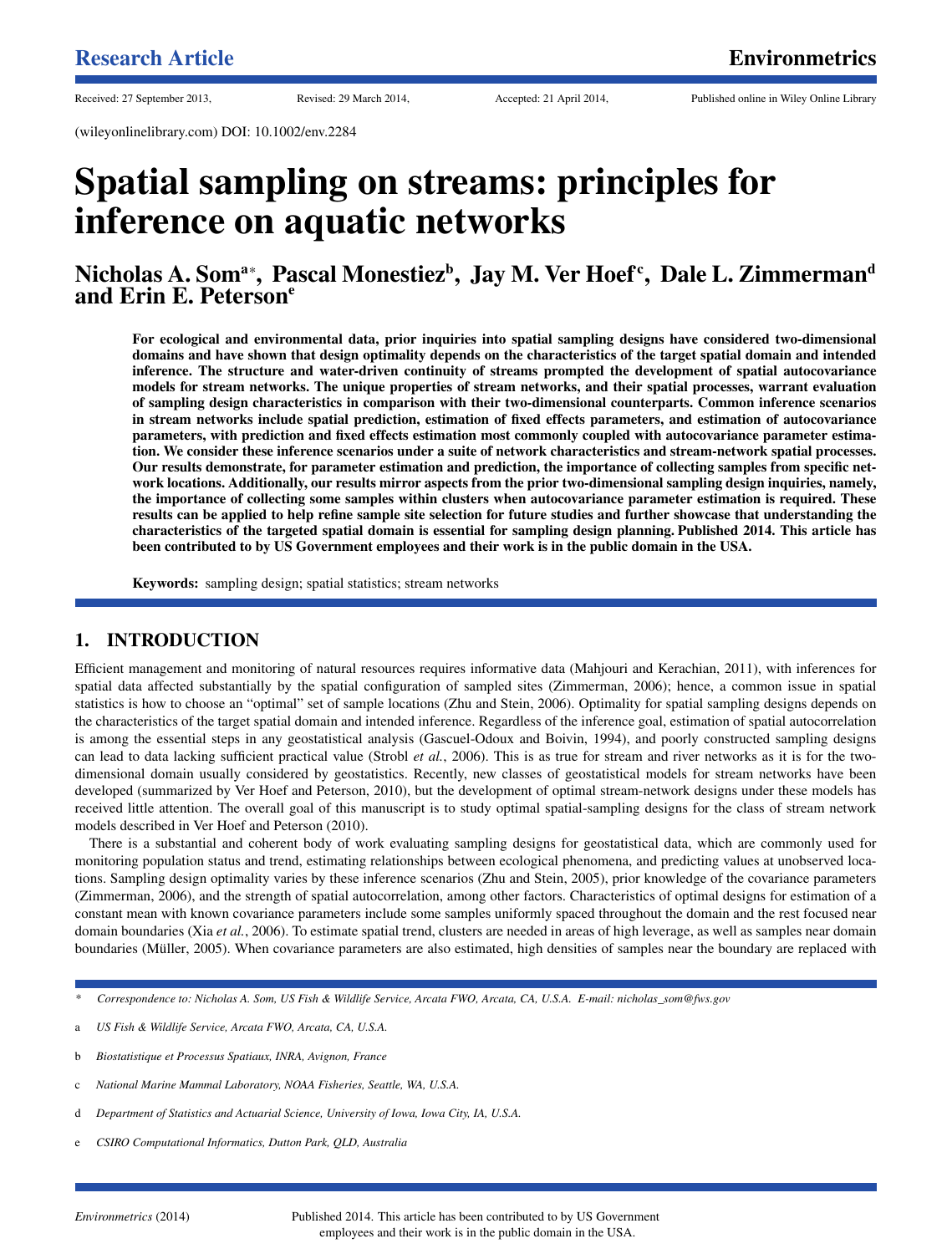samples distributed throughout the domain with some clusters, and fewer samples at high leverage locations (Müller and Stehlk, 2010). Similarly, the best designs for prediction with known covariance parameters and a constant mean are uniformly distributed across the domain, while locations are allocated to high leverage areas when trend is estimated. These cases contrast with optimal designs developed specifically for the estimation of covariance parameters, which include a distribution of locations with many small and large separation distances (Zimmerman, 2006; Zhu and Zhang, 2006; Irvine *et al.*, 2007).

The results described in the preceding paragraph rely on "model-based" inference, which assumes that the data are generated by a spatial stochastic process. In contrast, "design-based" inference assumes that the data are fixed, and all inference relies on random properties of the design (Ver Hoef, 2002; Stevens Jr., 2006). Sample designs for monitoring and inference in aquatic networks have been commonly chosen with design-based inference in mind, where the inference goals include estimation of population means or totals, and designs commonly include spatially balanced samples that broadly cover the domain (Al-Chokhachy *et al.*, 2011). Samples of this type result in more efficient samples (under the design-based paradigm) through less redundant information (Stevens Jr. and Jensen, 2007) and maintain randomness to avoid biases (Herlihy *et al.*, 2000). They are broadly similar to those outlined for model-based inference, except where fine-scale clustering is indicated to better estimate spatial autocorrelation.

The aforementioned results are satisfactory for estimation and prediction in the traditional geostatistical, two-dimensional setting. They may not, however, be sufficient for spatial processes on stream networks. Each stream network consists of a set of linear segments that are connected by flowing water. The direction of water flow and the branching structure of the network strongly influence the spatial relationships within a stream network. This branching structure forms distinctly different network shapes, from linear trellis networks to oval-shaped, pear-shaped, or heart-shaped dendritic networks, depending on the topography and geology of the region (Benda, 2008). The shape and complexity of the network controls the spatial configuration of confluences (i.e., locations where stream segments converge), which strongly influences the heterogeneity of chemical, physical, and biological processes throughout the network (Fagan, 2002; Benda *et al.*, 2004; Labonne *et al.*, 2008). For example, the diversity of instream habitat such as flow characteristics, woody debris, or substrate size is expected to be higher near confluences within a dendritic network compared with a trellis network because segments of similar size converge causing disturbance and heterogeneity in the environment (Benda, 2008).

These traits have led to further developments in the study of covariance models for stream networks. Ver Hoef *et al.* (2006) utilized moving-average constructions to develop spatial covariance models for stream networks based on stream distance. These models also account for the relative flow contribution between segments at confluences and are discussed in more detail in the succeeding text. Stream-network moving-average models allow for the modeling of a broad suite of stream network-based spatial processes. Thus, their unique properties warrant an evaluation of sampling design characteristics in comparison with their traditional geostatistical counterparts.

In this work, we consider optimal sampling designs for stream networks in the context of common inference scenarios, more specifically, fixed effects estimation and prediction (each with known and unknown covariance parameter values), and the estimation of only covariance parameters. We pay particular attention to the role that confluences, flow connectivity, and directionality might play in regards to sample site selection. In Section [2,](#page-1-0) we begin with an introduction to spatial moving-average models for stream networks. In Section [3,](#page-3-0) we first define our sampling design criterion, and then use a small "toy" stream network to find locally optimal sampling designs under a suite of spatial stream-network covariance processes, spatial autocorrelation strengths, fixed effects structures, and segment weighting schemes. In Section [4,](#page-9-0) results from the toy networks are then pursued in larger simulated networks to explore the relative merits of sampling design choice and the potential impacts of contrasting stream-network shapes. We conclude with a discussion of the results and sampling design recommendations for the most common inference scenarios.

# <span id="page-1-0"></span>**2. MOVING AVERAGE AUTOCOVARIANCE MODELS FOR STREAM NETWORKS**

Mathematically, we envision a stream network as a set of lines (stream segments) that branch upstream from the most downstream segment on the network (outlet segment) to the most upstream segments on the network (headwater segments; Figure [1\)](#page-2-0). We assume that the branching is binary (i.e., three or more segments never branch upstream from the same confluence). Observations are represented by points on the network, which have two coordinate systems (Peterson *et al.*, 2013); one is the usual two-dimensional coordinate system and the other is based on the network topology (i.e., branching structure and connectivity of segments). Note that separation distance between two locations along the network is the shortest distance between them when movement is confined to the network (e.g., stream distance; Dent and Grimm, 1999). If water flows from an upstream location to a downstream location, we refer to these locations as flow-connected (Figure [1,](#page-2-0) A and C, B and C) and refer to two locations within the same network not connected by flowing water as flow-unconnected (Figure [1,](#page-2-0) A and B).

Some new models for stream networks, based on moving average constructions, were initially described by Ver Hoef *et al.* (2006) and Cressie *et al.* (2006). In these models, the observed values measured at points are assumed to come from one realization of a continuous spatial random field on the network (i.e., samples could be collected continuously along the network). The models summarized in Ver Hoef and Peterson (2010) use a spatial moving-average approach to construct Gaussian random fields based on the network topology, rather than the usual two-dimensional coordinate system commonly used in geostatistics. This approach yields random processes that are similar to typical geostatistical models; they can be described by a mean function that depends on the location within the network, and a second-order, stationary covariance function that depends on the separation distance between two locations.

The fact that streams are branching and have flow creates a rich set of models not seen in either time series analysis or spatial statistics. Using the moving average constructions, if a moving average function starts at some location and is non-zero only upstream of that location, it is called a "tail-up" model. The function must split at confluences as it goes upstream to maintain stationarity of variances, so some weighting of segments must occur. If a moving average function starts at some location and is non-zero only downstream of that location, it is called a "tail-down" model. Consider two pairs of sites that have the same stream distance between them, but one pair is flow-connected and the other pair is flow-unconnected; in general, the amount of autocorrelation will be different between them. For the following development,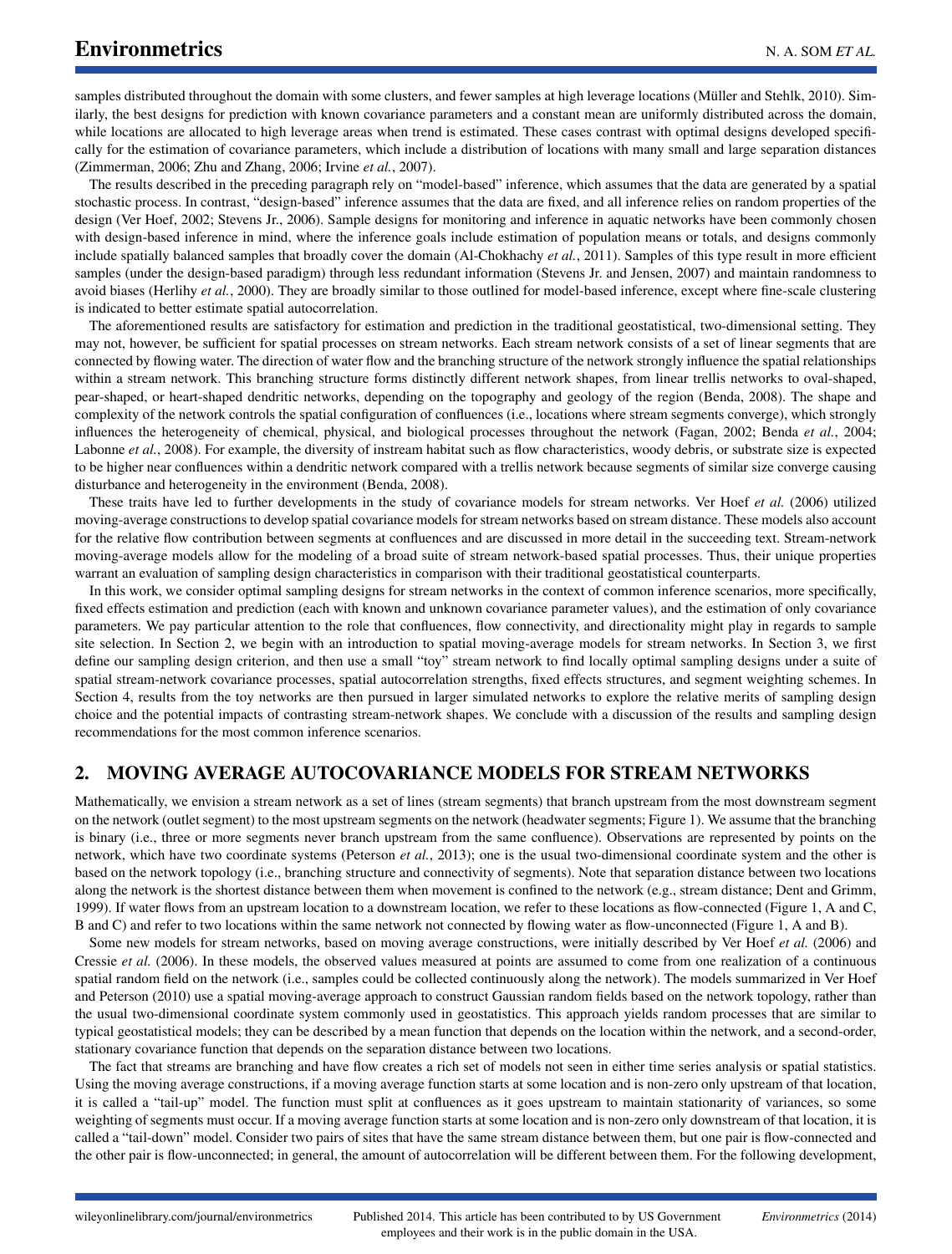<span id="page-2-1"></span>

<span id="page-2-0"></span>**Figure 1.** Toy network with seven stream segments and 21 potential sampling locations. Dashed lines represent headwater segments, the dotted line represents the outlet segment, and solid lines represent segments in the network between the outlet and headwater segments. Black circles represent sampling locations at 0.01, 0.50, and 0.99 units along each segment. The arrow shows the direction of flowing water within the network. A, B, and C represent three network locations. In this network, C is flow-connected to both A and B, but A and B are flow-unconnected

let  $r_i$  and  $s_j$  denote two locations on a stream network, and let h be the stream distance between them. Then, the following models have been developed to describe different forms of covariance of the response at locations  $r_i$  and  $s_j$ .

The moving average construction for tail-up models, as described by Ver Hoef *et al.* (2006), is

$$
C_u(r_i, s_j | \theta_u) =\begin{cases} \pi_{i,j} C_t(h | \theta_u) & \text{if } r_i \text{ and } s_j \text{ are flow-connected} \\ 0 & \text{if } r_i \text{ and } s_j \text{ are flow-unconnected} \end{cases}
$$
(1)

where  $C_u(r_i, s_j | \theta_u)$  is the spatial autocovariance between  $r_i$  and  $s_j$ , u denotes a tail-up model,  $\theta_u$  is the set of covariance function parameters,  $C_l(h|\theta_u)$  is the value of a covariance function based on  $h, \theta_u$ , and a selected covariance model (e.g., exponential), and  $\pi_{i,j}$  are weights to account for the branching characteristics of the stream and maintain variance stationarity.

For the weights,  $\pi_{i,j}$ , consider the following. First, associate a value of 1 with each headwater segment in a stream network. When two segments join at a confluence, the value for the segment downstream of the confluence is the sum of the two upstream values, and this summation continues downstream until the network outlet is reached. Segment values formed in this manner are known as Shreve's stream order (Shreve, 1967) and are an example of an additive function. These additive values are a property of whole stream segments and are applied to any point along a particular segment. If we denote the value of the additive function as  $\Omega(x)$  for some point x on the stream network, then the weight for two flow-connected points where  $r_i$  is downstream from  $s_i$  is

$$
\pi_{i,j} = \sqrt{\frac{\Omega(s_j)}{\Omega(r_i)}}; \pi_{i,j} \in (0,1)
$$

The weights reflect the relative shared flow among locations, and again, serve to maintain stationary variances. More details can be found in Ver Hoef and Peterson (2010), including ways to create an additive function from values associated with stream segments, such as flow volume, a proxy for flow volume (e.g., basin area), or any other ecologically relevant variable.

Herein, we feature the exponential stream-network covariance function because its geostatistical counterpart is frequently applied by practitioners and has been featured in previous optimal sampling design work in the two-dimensional setting (e.g., Zimmerman (2006) and Xia *et al.* (2006)). For the exponential stream-network covariance function,  $C_t(h|\theta_u)$  has the following form (Ver Hoef *et al.*, 2006):

$$
C_t(h|\theta_u) = \sigma_u^2 \exp(-3h/\alpha_u) \tag{2}
$$

where  $\sigma_u^2 > 0$  is an overall variance parameter (also known as the partial sill),  $\alpha_u > 0$  is the range parameter, and  $\theta_u = (\sigma_u^2, \alpha_u)'$ . Via [\(1\)](#page-2-1), spatial autocorrelation is only permitted between flow-connected locations in the tail-up model.

For tail-down models, spatial autocorrelation is permitted between both flow-connected and flow-unconnected locations, but we generally distinguish between the two cases. When two sites are flow-unconnected, there will always be at least one common confluence (i.e., a downstream confluence that receives water from each of the two upstream sites). Let b denote the longer of the two distances to the closest common downstream confluence, and  $a$  denote the shorter of the two distances. If two sites are flow-connected, again use  $h$  to denote their stream distance. Again, the only tail-down model we consider is the exponential, defined as follows:

$$
C_d(a, b, h | \theta_d) = \begin{cases} \sigma_d^2 \exp(-3h/\alpha_d) & \text{if flow-connected} \\ \sigma_d^2 \exp(-3(a+b)/\alpha_d) & \text{if flow-unconnected} \end{cases}
$$
(3)

<span id="page-2-3"></span><span id="page-2-2"></span>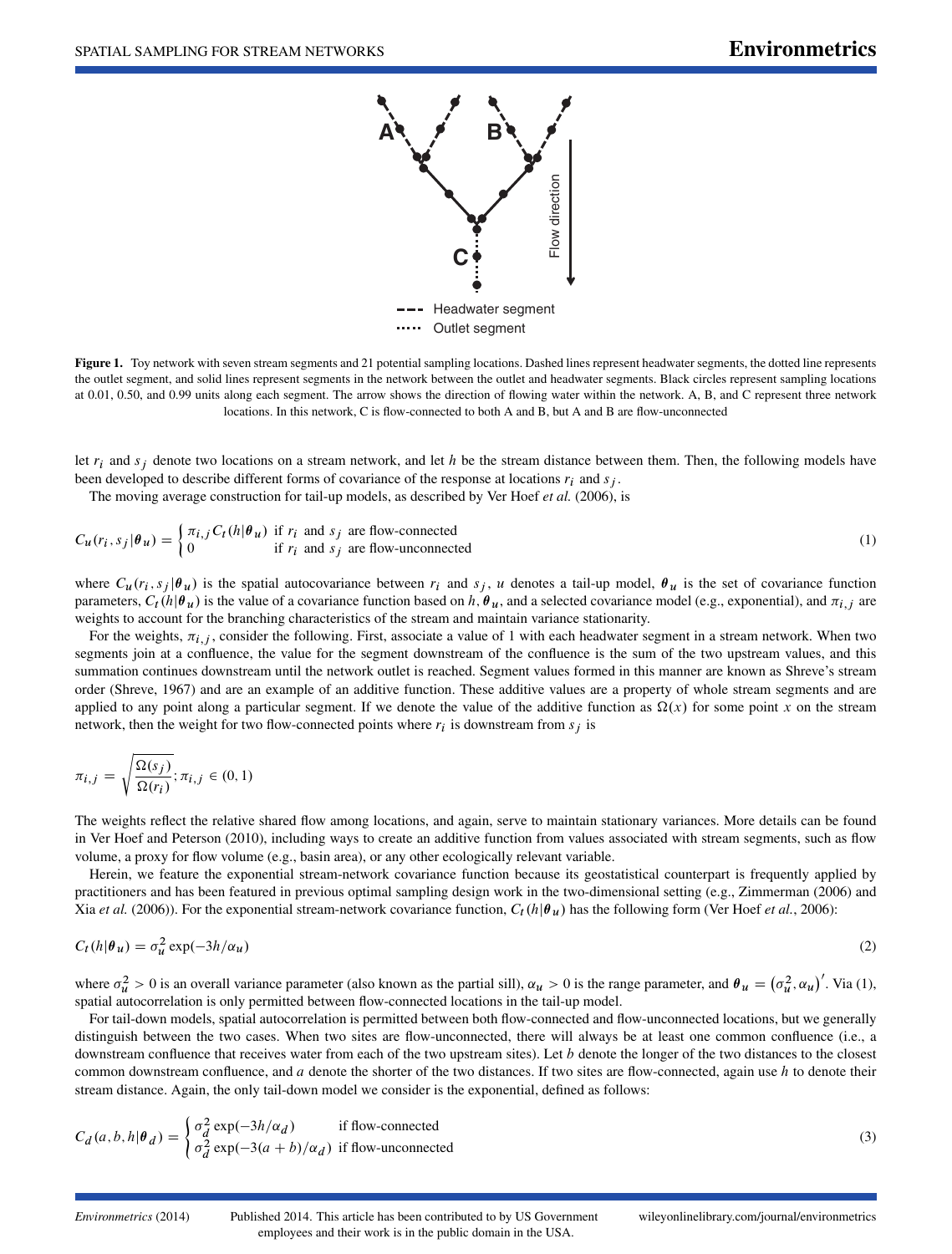# **Environmetrics** N. A. SOM *ET AL.*

where  $C_d(a, b, h | \theta_d)$  is the spatial autocovariance between  $r_i$  and  $s_j, \sigma_d^2 > 0$  is an overall variance parameter,  $\alpha_d > 0$  is the range parameter,  $\theta_d = (\sigma_d^2, \alpha_d)'$ , and d denotes a tail-down model. We note, for the exponential model, that when  $a + b = h$ , the flow-connected and flow-unconnected models are equivalent, and stress is a unique property of the exponential form of tail-down covariance models (Garreta *et al.*, 2010). A full development and more detail regarding the suite of stream-network moving-average models can be found in Ver Hoef and Peterson (2010).

<span id="page-3-1"></span>A mixed linear model combining tail-up and tail-down components is

$$
Y = X\beta + z_u + z_d + \epsilon \tag{4}
$$

where **Y** is the vector of random variables for an observable stream attribute at sampled locations, **X** is a design matrix of fixed effects,  $\beta$  contains fixed effects parameters,  $z_u$  contains spatially autocorrelated random variables with a tail-up autocovariance (e.g., [\(2\)](#page-2-2)), with  $var(\mathbf{z}_u) = \sigma_u^2 \mathbf{R}(\alpha_u)$ , and  $\mathbf{R}(\alpha_u)$  is a correlation matrix that depends on the range parameter  $\alpha_u$ ;  $\mathbf{z}_d$  contains spatially autocorrelated random variables with a tail-down autocovariance (e.g., [\(3\)](#page-2-3)) such that var $(\mathbf{z}_d) = \sigma_d^2 \mathbf{R}(\alpha_d)$ ; and  $\epsilon$  contains independent random variables with  $var(\epsilon) = \sigma_0^2 I$ . When used for spatial prediction, this model is referred to as "universal" kriging (Le and Zidek, 2006, p. 107), with "ordinary" kriging being the special case where the design matrix **X** is a single column of ones (Cressie, 1993, p. 119). This yields a covariance matrix of the form

<span id="page-3-3"></span>
$$
var(\mathbf{Y}) = \mathbf{\Sigma} = \sigma_u^2 \mathbf{R}(\alpha_u) + \sigma_d^2 \mathbf{R}(\alpha_d) + \sigma_0^2 \mathbf{I}
$$
\n(5)

The mixed model in [\(4\)](#page-3-1) is quite flexible. For example, including both tail-up and tail-down models may be useful for modeling streamnetwork attributes of active organisms that also respond to in-stream habitat (e.g., cutthroat trout abundance (Ganio *et al.*, 2005)), where both variance components might better model the spatial dependence than either model alone.

# <span id="page-3-0"></span>**3. TOY NETWORKS**

We next consider the inference scenarios of spatial prediction and fixed effects estimation, each with known and estimated covariance parameters, and estimation of only the covariance parameters, for stream-network spatial processes. We begin with a small, toy stream network. This dendritic-shaped network consists of seven unit-length stream segments, each with three potential sampling locations placed at stream distances of 0.01, 0.50, and 0.99 units along each segment (Figure [1\)](#page-2-0). The network has four headwater segments and a single outlet segment that drains the entire network. The set W consists of the seven stream segments, and the set S the finite set of 21 points on W. We wish to find the six-point subset  $\{s_1,\ldots,s_6\} \subset S$  that optimizes the unique design criterion for each inference scenario. We chose a sample size of six because it was large enough to reveal differences, from clustered to balanced designs, but small enough so that we could computationally evaluate the optimality criteria for all 54,264 designs. For each inference scenario, we applied tail-up, tail-down, and tail-up + tail-down exponential stream-network spatial-covariance functions and assumed that the underlying spatial process in the mixed model [\(4\)](#page-3-1) was Gaussian. Segment weights for the tail-up model were apportioned in two ways: equally at each confluence or with the upstream-left segment receiving a weight of 0.8 and the upstream-right segment receiving 0.2. The range parameters ( $\alpha_u$  and  $\alpha_d$ ) were also set in two ways: at approximately half the maximum stream distance or near the maximum stream distance. We did not alter the values of  $\sigma_u^2$  and  $\sigma_d^2$ , setting each equal to 1, and set  $\sigma_0^2 = 0$  (i.e., not incorporating a "nugget" effect). The nugget effect combines micro-scale variation (i.e., variation at distances smaller than observed), with measurement error (Schabenberger and Gotway, 2005, p. 139), and can result from unresolved scales of variability (Cressie and Wikle, 2011, p. 6). No-nugget models were selected to allow, to the maximum extent, the differences in design criteria to depend on the spatial effects, and note an increasing nugget component approaches the case of independence among sampled locations. We also note, that for the no-nugget model, changes to  $\sigma_u^2$  and  $\sigma_d^2$  simply scale the criteria values described in the succeeding text, and do not effect the rankings among designs. Finally, the fixed effects structure was either a constant mean, where **X** is a single column of ones, or a spatial trend representing a linear function of stream distance from the outlet, where **X** is a two-column matrix with the second column containing distances to the network outlet (Table [1\)](#page-4-0). The vectors of estimated parameters depend on the fixed effects structure and spatial-covariance function. For the constant-mean case  $\beta = (\beta_0)$  and for the spatial-trend case  $\beta = (\beta_0, \beta_1)'$ . Likewise,  $\theta = (\sigma_u^2, \alpha_u)'$ for tail-up covariance function,  $\theta = (\sigma_d^2, \alpha_d)'$  for the tail-down covariance function, and  $\theta = (\sigma_u^2, \alpha_u, \sigma_d^2, \alpha_d)'$  for the tail-up + tail-down covariance function. In general, the optimal design for a given criterion may depend on the covariance parameters; hence, we will use the term "locally optimal" to indicate optimality under a model having particular values of those parameters.

#### **3.1. Covariance parameter estimation**

We begin with the case of covariance parameter estimation. We assume that the covariance function is known only up to a parameter vector  $\theta$ , and that the elements of  $\theta$  are unknown and estimated from the observed data. We sought a scalar summary of design quality that encapsulated the estimation of (potentially) multiple covariance parameters. We followed Zhu and Stein (2005) and Zimmerman (2006) by considering the inverse of the information matrix,  $[I(\theta)]^{-1}$ , as a reasonable approximation to the mean squared error matrix

$$
\mathbf{M}(\boldsymbol{\theta}) = E\left[\left(\hat{\boldsymbol{\theta}} - \boldsymbol{\theta}\right)\left(\hat{\boldsymbol{\theta}} - \boldsymbol{\theta}\right)'\right]
$$
\n(6)

and our measure of design quality was the determinant of the inverse information matrix

<span id="page-3-2"></span> $CP = |[I(\theta)]^{-}$  $\frac{1}{2}$  (7)

wileyonlinelibrary.com/journal/environmetrics Published 2014. This article has been contributed to by US Government employees and their work is in the public domain in the USA.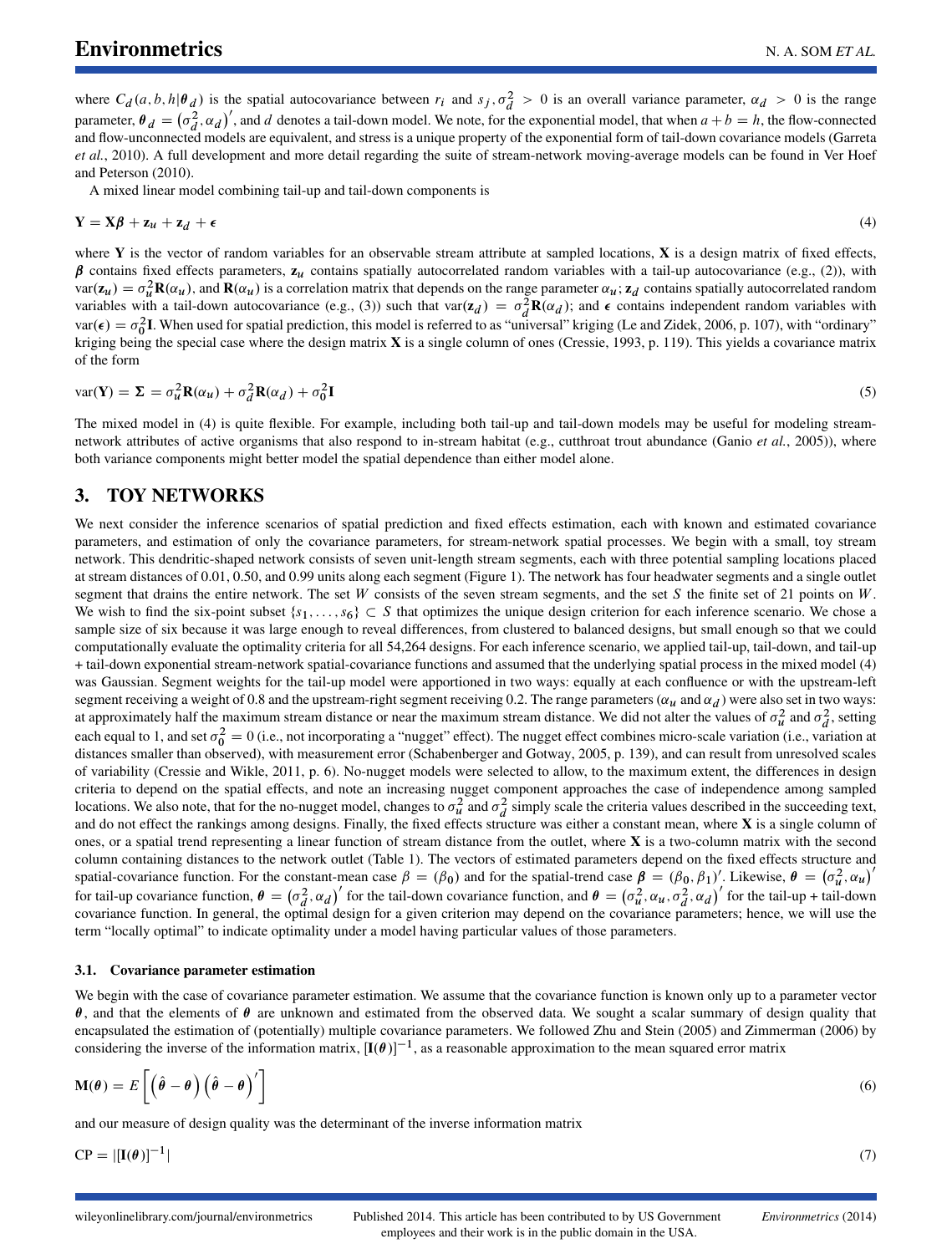<span id="page-4-0"></span>**Table 1.** Combinations of stream network covariance functions, segment weighting at each confluence  $(\pi_{i,j})$ , strength of autocorrelation (i.e., range parameter(s)  $\alpha_u$  and/or  $\alpha_d$ ), and fixed effects mean structure (mean) for each inference scenario

| Covariance function | $\pi_{i,j}$ | $\alpha_{u,d}$ | Mean              |
|---------------------|-------------|----------------|-------------------|
|                     |             | 2              | Constant<br>Trend |
| Tail-up             | 0.5/0.5     | 4              | Constant<br>Trend |
|                     |             | 2              | Constant<br>Trend |
|                     | 0.8/0.2     | $\overline{4}$ | Constant<br>Trend |
| Tail-down           |             | $\overline{c}$ | Constant<br>Trend |
|                     |             | 4              | Constant<br>Trend |
| Tail-up + tail-down |             | 2, 2           | Constant<br>Trend |
|                     | 0.5/0.5     | 4, 4           | Constant<br>Trend |

Zhu and Stein (2005) demonstrated that although the approximation of  $M(\theta)$  by  $[I(\theta)]^{-1}$  is poor for small samples sizes, the relationship between their determinants is approximately monotonic and hence [\(7\)](#page-3-2) is a suitable design criterion. In our toy examples, we used restricted maximum likelihood (REML) estimation, so the *ij* th element of  $I_{REML}(\theta)$  is

$$
\frac{1}{2} \text{tr} \left( \mathbf{Q} \frac{\partial \mathbf{\Sigma}}{\partial \theta_i} \mathbf{Q} \frac{\partial \mathbf{\Sigma}}{\partial \theta_j} \right) \tag{8}
$$

where tr represents the matrix trace operator and  $\mathbf{Q} = \mathbf{\Sigma}^{-1} - \mathbf{\Sigma}^{-1}\mathbf{X}(\mathbf{X}'\mathbf{\Sigma}^{-1}\mathbf{X})^{-1}\mathbf{X}'\mathbf{\Sigma}^{-1}$ . We thus defined the locally CP-optimal six-point design as that which minimized  $\left|\left[\mathbf{I}_{REML}(\theta)\right]^{-1}\right|$  among all six-point designs.

The results for all locally CP-optimal designs contained at least a portion of samples within "clusters," defined here as either adjacent site pairs/triads on the same segment or the triad of sites within stream distance 0.02 of each other at a stream confluence (Figure [2;](#page-5-0) and hereafter, the filled black circles represent each locally optimal six-point design). Which of these cluster types occurred, and what their distribution was within the network, depended considerably on the spatial process, to a lesser extent on the mean function, and little on the strength of spatial autocorrelation. For the tail-up process, all clusters were adjacent site pairs or triads that occurred on stream segments that were flow-unconnected yielding highly correlated observations within, but completely uncorrelated observations across, clusters. The tailup spatial-trend case favored triads, while the constant-mean case favored pairs, and there was no effect of the segment weighting scheme. Locally CP-optimal designs for the tail-down process featured one confluence-based cluster plus single samples in headwater segments, of which at least two were separated from the cluster by distances at or near the maximum distance. In addition, differences due to mean function appeared to be small. The tail-up + tail-down scenario exhibited attributes of each model: pairs/triads of samples were found within segments, in some cases accompanied by single samples in locations separated from the clusters by the maximum stream distance (or nearly so).

#### **3.2. Prediction with known covariance parameters**

<span id="page-4-1"></span>We next consider spatial prediction, commonly referred to as kriging, and begin by assuming that the covariance function and parameter vector  $\theta$  are known. Under model [\(4\)](#page-3-1), the best linear unbiased predictor (BLUP) of an unobserved value of Y at a stream network location  $s_0 \in S$  is

$$
\hat{Y}(s_0) = [\mathbf{c} + \mathbf{X}(\mathbf{X}'\mathbf{\Sigma}^{-1}\mathbf{X})^{-1}(\mathbf{x}_0 - \mathbf{X}'\mathbf{\Sigma}^{-1}\mathbf{c})]' \mathbf{\Sigma}^{-1}\mathbf{Y}
$$

<sup>1</sup>**Y** (9)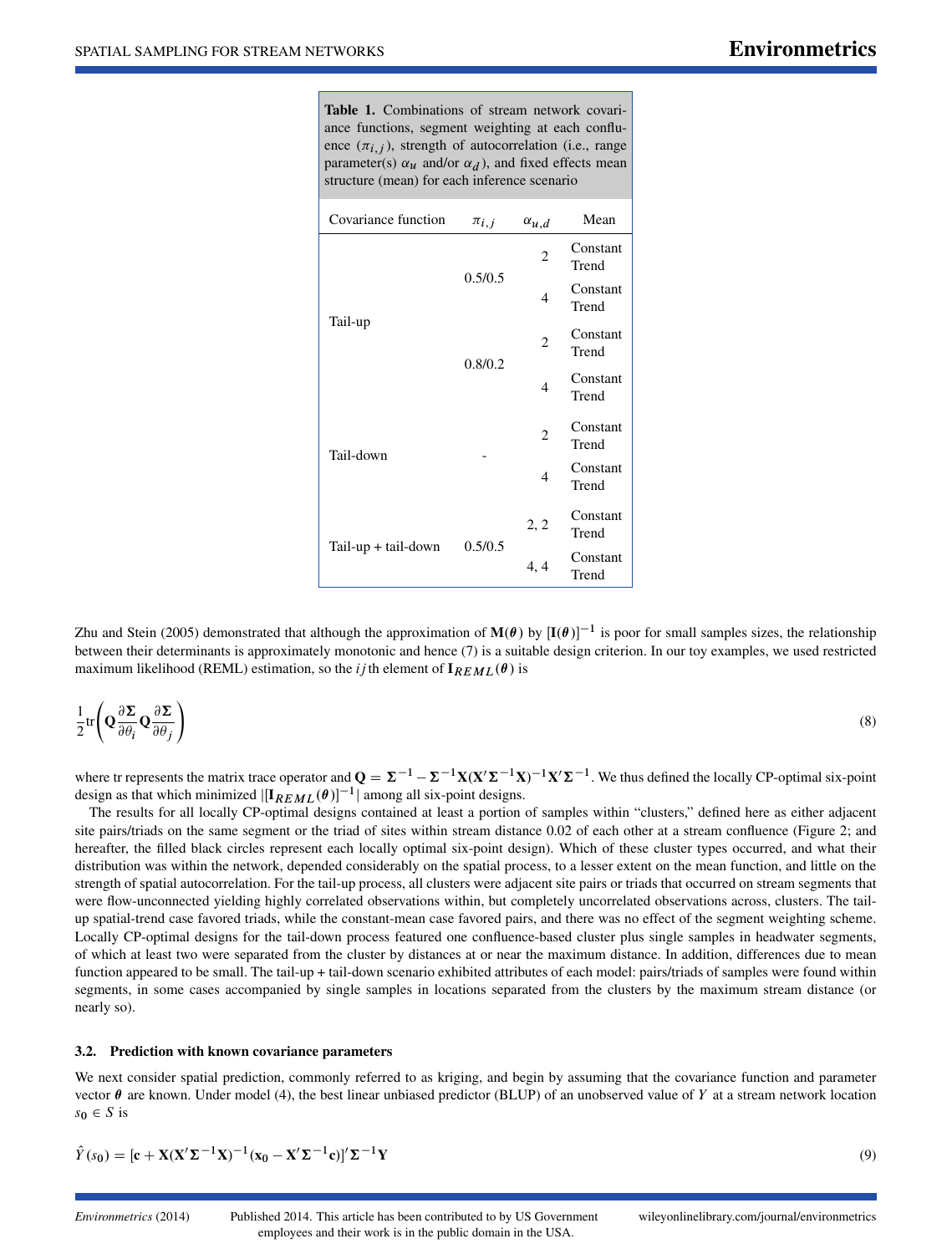

<span id="page-5-0"></span>**Figure 2.** Locally CP-optimal toy network designs for estimation of covariance parameters. All circles represent potential sampling locations, and filled black circles are locations included in the locally optimal six-point designs. Rows, from top to bottom, correspond to tail-up covariance process with equal segment weighting (0.5/0.5), tail-up covariance process with unequal segment weighting (0.8/0.2), tail-down covariance process, and tail-up + tail-down covariance process with equal segment weighting for the tail-up component. Columns, from left to right, correspond to constant mean with  $\alpha \approx 2$ , constant mean with  $\alpha \approx 4$ , spatial trend mean structure with  $\alpha \approx 2$ , and spatial trend mean structure with  $\alpha \approx 4$ 

where **c** is the vector of covariances between **Y** and  $Y(s_0)$ ,  $\mathbf{x}_0$  is the design vector of fixed effects values at  $s_0$ , and **X** and **X** are as in [\(4\)](#page-3-1) and [\(5\)](#page-3-3), respectively. The kriging variance,  $\text{var}[\hat{Y}(s_0) - Y(s_0)]$ , is

$$
\sigma_K^2(s_0) = C - \mathbf{c}' \Sigma^{-1} \mathbf{c} + \left(\mathbf{x} - \mathbf{X}' \Sigma^{-1} \mathbf{c}\right)' \left(\mathbf{X}' \Sigma^{-1} \mathbf{X}\right)^{-1} \left(\mathbf{x} - \mathbf{X}' \Sigma^{-1} \mathbf{c}\right)
$$
\n(10)

<span id="page-5-1"></span>where C is the var( $s_0$ ) and the K subscript denotes kriging. Given our finite set of points, an appropriate design criterion was the maximum kriging variance (Zimmerman, 2006), given by

$$
K = \max_{s \in S} \sigma_K^2(s) \tag{11}
$$

although the average (over S) kriging variance would also be an acceptable design criterion (Zhu and Zhang, 2006). We defined the locally K-optimal six-point stream-network design as that which minimized [\(11\)](#page-5-1) among all six-point designs.

All results for locally K-optimal designs exhibited spatially balanced patterns, with no clustering (in the sense defined in the previous section) whatsoever (Figure [3\)](#page-6-0). There was no effect of mean function and only minor effects of segment weighting scheme and spatial

wileyonlinelibrary.com/journal/environmetrics Published 2014. This article has been contributed to by US Government employees and their work is in the public domain in the USA.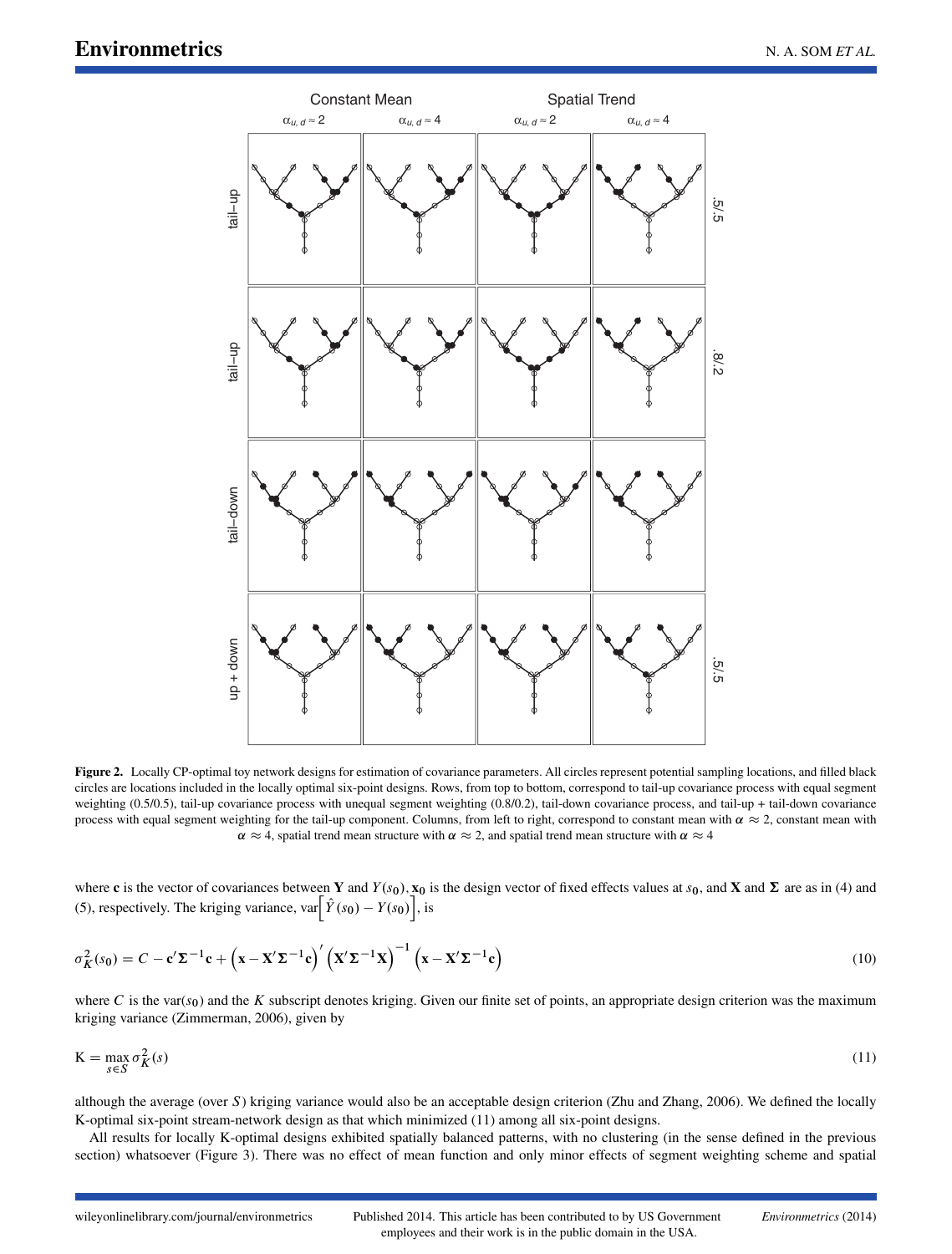

<span id="page-6-0"></span>**Figure 3.** Locally K-optimal toy network designs for prediction with known covariance parameters. All circles represent potential sampling locations, and filled black circles are locations included in the locally optimal six-point designs. Rows, from top to bottom, correspond to tail-up covariance process with equal segment weighting  $(0.5/0.5)$ , tail-up covariance process with unequal segment weighting  $(0.8/0.2)$ , tail-down covariance process, and tail-up + tail-down covariance process with equal segment weighting for the tail-up component. Columns, from left to right, correspond to constant mean with  $\alpha \approx 2$ , constant mean with  $\alpha \approx 4$ , spatial trend mean structure with  $\alpha \approx 2$ , and spatial trend mean structure with  $\alpha \approx 4$ 

autocorrelation strength. For the tail-up process, nearly all samples occurred in the outlet and headwater segments. For the tail-down process, stronger spatial autocorrelation led to more points at uppermost locations on headwater segments. Results for the tail-up + tail-down processes matched those for the tail-up processes exactly. In all cases, at least one sample was located in the outlet segment, and in nearly all cases, a sample was located at the most downstream location in the outlet segment.

#### <span id="page-6-1"></span>**3.3. Prediction with estimated covariance parameters**

We continue with kriging but under the more common scenario of estimating both the fixed effects and covariance function parameters. The predictor of  $Y(s_0)$  depended on  $\hat{\theta}$ , a vector of estimated covariance parameters, and is expressed similarly to [\(9\)](#page-4-1), but with  $\Sigma$  evaluated at  $\hat{\theta}$ . This is known as the empirical best linear unbiased predictor (E-BLUP) of  $Y(s_0)$ . Although the E-BLUP remains unbiased under a weak set of regularity conditions met by both ML and REML, exact expressions for other moments of the E-BLUP's prediction error are not known. Nevertheless, reasonable approximations to the E-BLUP's prediction error variance exist. Building on the prior work of Kackar and Harville (1984), Harville and Jeske (1992) and Zimmerman and Cressie (1992) proposed

$$
\sigma_K^2\left(s_0;\hat{\boldsymbol{\theta}}\right) \doteq \sigma_K^2(s_0) + \text{tr}\left\{\mathbf{A}(\boldsymbol{\theta})[\mathbf{I}(\boldsymbol{\theta})]^{-1}\right\}
$$

<span id="page-6-2"></span>(12)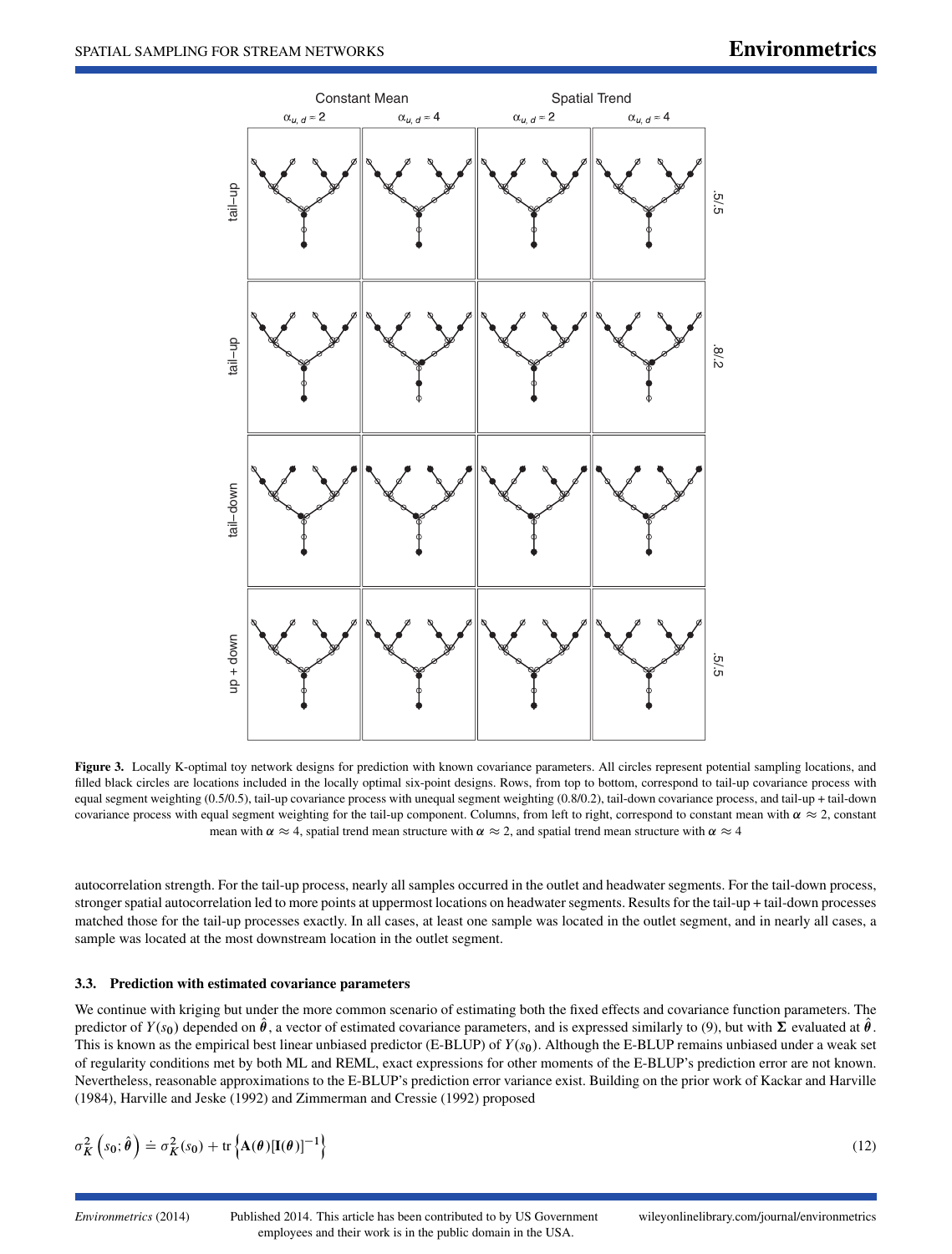as an approximation to the prediction error variance, where

$$
\mathbf{A}(\boldsymbol{\theta}) = \text{var}\left[\frac{\partial \hat{Y}(s_0)}{\partial \boldsymbol{\theta}}\right]
$$

<span id="page-7-0"></span>As for our criterion for kriging with known  $\theta$ , we relied on the maximum prediction-error variance among all stream network locations in S to rank the sampling designs,

$$
EK = \max_{s \in S} \left( \sigma_K^2(s) + \text{tr} \left\{ A(\theta) [\mathbf{I}(\theta)]^{-1} \right\} \right)
$$
(13)

and defined the locally empirically K-optimal (EK-optimal) six-point stream-network design as that which minimized [\(13\)](#page-7-0) among all sixpoint designs.

The results for locally EK-optimal designs were "hybrids," of a sort, of the corresponding locally CP-optimal and K-optimal designs, exhibiting some characteristics of each. As such, the result figure can be found in the online appendix (Figure A.1). A portion of the samples occurred in pairs at adjacent sites within the same segment, and these occurred predominantly in headwater and outlet segments. For the tail-up process, stronger correlation and unequal segment weighting favored regular spacing among samples in lieu of any clustering, and there was a preference for lower-weighted segments. Differences in mean function had little impact on overall design characteristics. For the tail-down process, stronger autocorrelation resulted in samples separated by the maximum stream distance, in contrast to the weak autocorrelation scenario, which produced a design with a broader distribution of inter-point distances due to the presence of some withinsegment pairs. Interestingly, all samples lay within the headwater and outlet segments. The tail-up + tail-down process, like each on its own, had more samples within clusters when the autocorrelation was weak, all of which were found within headwater and outlet segments.

#### <span id="page-7-2"></span>**3.4. Fixed effects estimation with known covariance parameters**

<span id="page-7-3"></span>Next, we consider estimation of  $\beta$  from [\(4\)](#page-3-1) given observed **X**, **Y**, and known covariance parameters. The best linear unbiased estimator (BLUE) (e.g., Schabenberger and Gotway, 2005, p. 134) of  $\beta$  is the generalized least squares estimator

$$
\hat{\boldsymbol{\beta}}_{gls} = \left(\mathbf{X}'\mathbf{\Sigma}^{-1}\mathbf{X}\right)^{-1}\mathbf{X}'\mathbf{\Sigma}^{-1}\mathbf{Y}
$$
\n(14)

where  $\Sigma$  is defined by [\(5\)](#page-3-3), and  $\hat{\beta}_{gls}$  has covariance matrix

$$
\text{var}\left(\hat{\boldsymbol{\beta}}_{gls}\right) = \left(\mathbf{X}'\mathbf{\Sigma}^{-1}\mathbf{X}\right)^{-1} \tag{15}
$$

We employed a standard measure of a design's quality for estimating  $\hat{\beta}_{gls}$ , known as D-optimality (Kiefer, 1958) and defined as

$$
D = \left| \left( \mathbf{X}' \mathbf{\Sigma}^{-1} \mathbf{X} \right)^{-1} \right| \tag{16}
$$

which is the determinant of var  $(\hat{\beta}_{gls})$ . A locally D-optimal six-point stream-network design was one that minimized [\(16\)](#page-7-1) among the set of all six-point designs.

The locally D-optimal results varied by spatial process and mean function, but less so by spatial autocorrelation strength and segment weighting (Figure [4\)](#page-8-0). For the tail-up process, all locally optimal designs for the constant mean scenarios had a striking pattern in which all samples occurred in two confluence-based clusters, with sites in different clusters flow-unconnected. For the spatial-trend case, locally optimal designs usually contained a single confluence-based cluster at the upstream terminus of the outlet segment. This cluster was accompanied by single samples at locations of highest leverage under weak spatial autocorrelation but not at highest leverage locations under stronger spatial autocorrelation. For weaker spatial autocorrelation with spatial trend, the results suggested that samples need to be located in segments across the spectrum of segment weightings. For the tail-down process, samples were allocated to areas of high leverage and greatest stream distance, regardless of spatial autocorrelation strength or mean function. The tail-up + tail-down results aligned very closely with those of the tail-down process.

#### **3.5. Fixed effects and covariance parameters estimation**

Finally, we extend the inference scenario of Section [3.4](#page-7-2) to that in which both  $\theta$  and  $\beta$  are unknown and estimated from the observed data, probably the most common scenario for scientists and managers. Again, our scalar measure of design quality needed to incorporate both parameter vectors and does so by extending the development of our criterion from Section [3.3.](#page-6-1) When covariance parameters are estimated, the empirical-best linear-unbiased estimator for  $\theta$  is the estimated generalized least-squares estimator, obtained by evaluating [\(14\)](#page-7-3) at the estimated parameter vector  $\hat{\theta}$ ,

$$
\hat{\beta}_{egls} = \left(\mathbf{X}'\left[\mathbf{\Sigma}(\hat{\boldsymbol{\theta}})\right]^{-1}\mathbf{X}\right)^{-1}\mathbf{X}'\left[\mathbf{\Sigma}(\hat{\boldsymbol{\theta}})\right]^{-1}\mathbf{Y}
$$

<span id="page-7-1"></span>**Y** (17)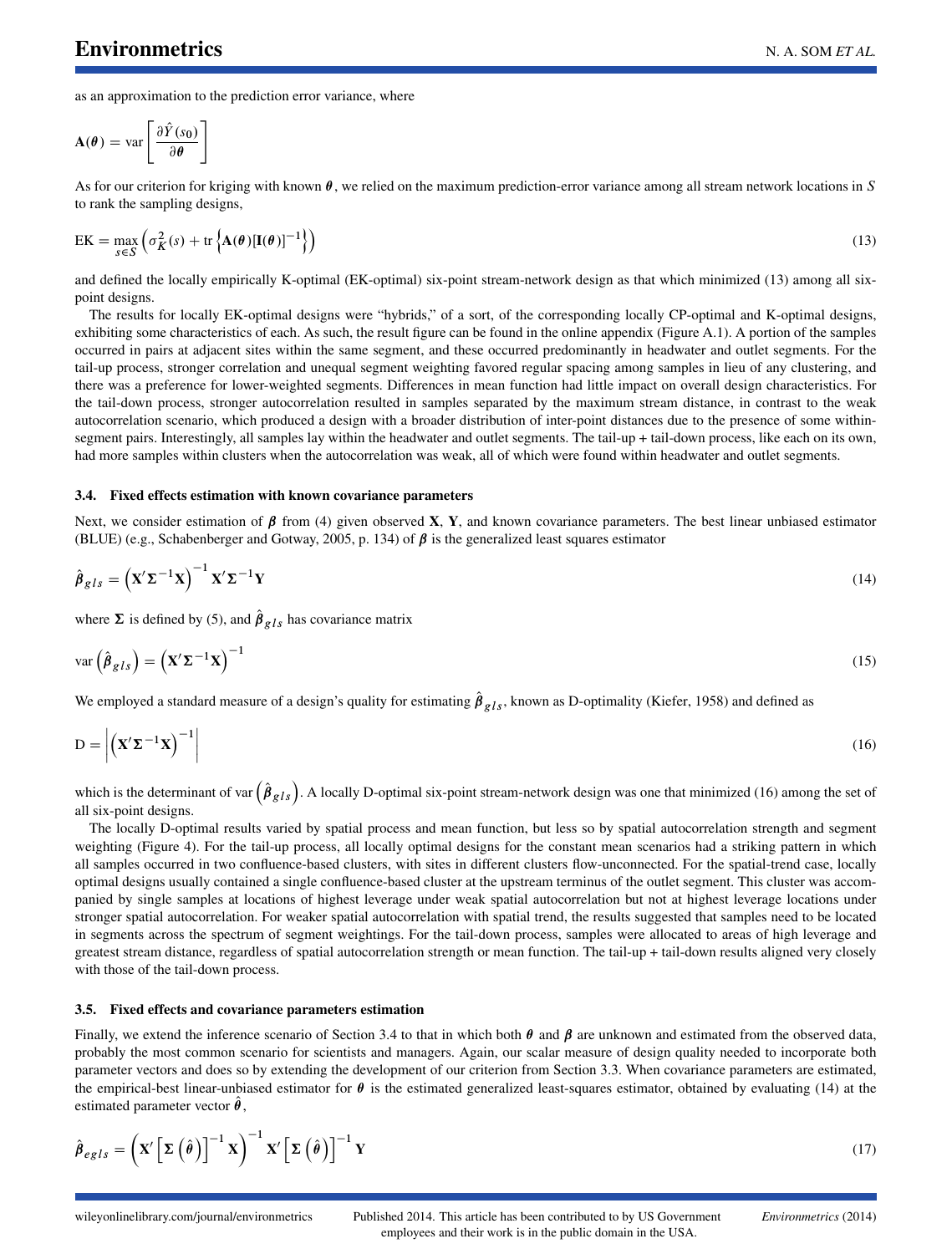

<span id="page-8-0"></span>**Figure 4.** Locally D-optimal toy network designs for fixed effects estimation with known covariance parameters. All circles represent potential sampling locations, and filled black circles are locations included in the locally optimal six-point designs. Rows, from top to bottom, correspond to tail-up covariance process with equal segment weighting (0.5/0.5), tail-up covariance process with unequal segment weighting (0.8/0.2), tail-down covariance process, and tailup + tail-down covariance process with equal segment weighting for the tail-up component. Columns, from left to right, correspond to constant mean with  $\alpha \approx 2$ , constant mean with  $\alpha \approx 4$ , spatial trend mean structure with  $\alpha \approx 2$ , and spatial trend mean structure with  $\alpha \approx 4$ 

where the elements of  $\hat{\theta}$  are estimated using REML or ML, and other terms are as in [\(14\)](#page-7-3). Incorporating  $\hat{\theta}$  to (14) again complicates the sampling distribution of  $\beta_{egls}$ , and we thus turned to an approximation derived in a similar fashion to that for [\(12\)](#page-6-2). Specifically, we approximated the variance of  $\hat{\beta}_{e}$ <sub>egls</sub> by

<span id="page-8-1"></span>
$$
\text{var}\left(\hat{\beta}_{egls}\right) = \left(\mathbf{X}'\left[\mathbf{\Sigma}\left(\hat{\theta}\right)\right]^{-1}\mathbf{X}\right)^{-1} + \begin{pmatrix} \text{tr}\left\{\mathbf{A}_{11}(\theta)[\mathbf{I}(\theta)]^{-1}\right\} & \dots & \text{tr}\left\{\mathbf{A}_{1m}(\theta)[\mathbf{I}(\theta)]^{-1}\right\} \\ \vdots & \ddots & \vdots \\ \text{tr}\left\{\mathbf{A}_{m1}(\theta)[\mathbf{I}(\theta)]^{-1}\right\} & \dots & \text{tr}\left\{\mathbf{A}_{mm}(\theta)[\mathbf{I}(\theta)]^{-1}\right\} \end{pmatrix}
$$
(18)

where

$$
\mathbf{A}_{kj}(\boldsymbol{\theta}) = \text{cov}\left(\frac{\partial \hat{\beta}_k(\boldsymbol{\theta})}{\partial \boldsymbol{\theta}}, \frac{\partial \hat{\beta}_j(\boldsymbol{\theta})}{\partial \boldsymbol{\theta}}\right)
$$

<span id="page-8-2"></span> $\hat{\beta}_k(\theta)$  is the kth element of  $\hat{\beta}(\theta)$ , m indexes the length of  $\hat{\beta}(\theta)$ ,  $k = 1, ..., m$ , and  $j = 1, ..., m$ . We again relied on the determinant of [\(18\)](#page-8-1) as our design criterion,

$$
ED = \left| var \left( \hat{\boldsymbol{\beta}}_{egls} \right) \right| \tag{19}
$$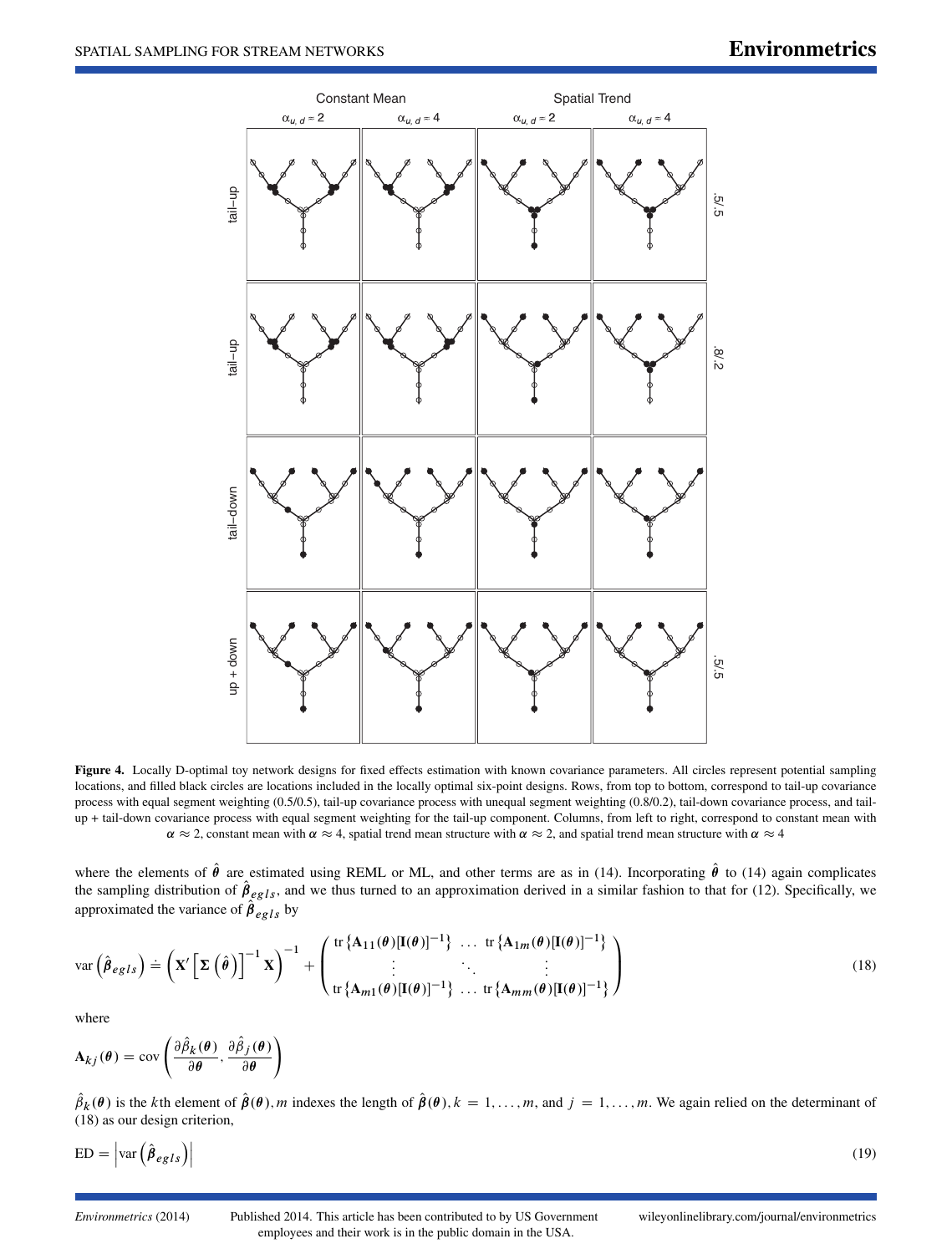and defined a six-point stream-network design as locally empirically D-optimal (ED-optimal) if it minimized [\(19\)](#page-8-2).

For the locally ED-optimal results, the general distribution of samples was often similar to those of locally D-optimal designs, including clusters and an indication that samples from the spectrum of segment weights was important. Given the similarity to the D-optimal designs, the results figure can be found in the online appendix (Figure A.2). For the tail-up process with constant mean and stronger spatial autocorrelation, the best designs consisted of confluence-based clusters. All other conditions produced optimal designs without confluence-based clusters and samples at highest leverage locations for the spatial-trend case. The results from the tail-down and tail-up + tail-down processes were quite similar. All locally optimal designs for these latter processes included samples at the headwater and outlet segments of the network, and all contained an adjacent pair in either a headwater or outlet segment.

#### **3.6. Conclusions from toy networks**

The toy network results matched patterns for optimal designs from the traditional geostatistical realm and highlighted the unique aspects of sampling spatial processes in stream networks. Similarities included the importance of sampling at areas of high leverage when spatial trend is present, general spatial balance among samples for prediction with known covariance parameters, designs consisting predominantly of clusters for only estimating covariance parameters, and some samples within clusters for fixed effects estimation and prediction when covariance parameters are also estimated. Most striking was that for each inference scenario, the locally optimal designs often differed between the tail-up and tail-down processes. The toy results also highlighted the importance of sampling the outlet segment for both prediction (with and without estimation of covariance parameters) and tail-down spatial processes (alone or in conjunction with tail-up), regardless of mean function. Finally, several of the locally optimal designs included confluence-focused clusters, which occurred more commonly for the tail-up spatial processes.

# <span id="page-9-0"></span>**4. SIMULATED STREAM NETWORKS**

We next explore the prevalent design themes from the toy networks with larger, simulated networks. We chose two contrasting network shapes: dendritic and trellis. Dendritic-shaped networks have a tree-like appearance and are more space-filling. Trellis-shaped networks are more linear and have a higher proportion of headwater segments. To create the simulated networks, we developed a function using R statistical software (R Development Core Team, 2011) that builds and branches the networks. Differing network shapes are created by altering the probabilities with which new upstream segments are added to existing segments (e.g., a higher probability of adding a new segment to the most recently created segment will lead to trellis-shaped networks). Examples of the simulated network shapes can be found in the subsequent sections describing the results of the inference scenarios, and the function used to simulate the networks is available from the authors upon request. For both shapes, 1000 stream networks were simulated with 101 segments each, a number of segments sufficient to create ample confluences and headwater segments for evaluating the merits of sampling from these network locations. In each simulated network, every segment's length was drawn from a uniform(0.5, 2.5) distribution to further induce variation in the shape and structure of the networks. A dense grid of potential sampling locations was placed along each simulated network. The two network shapes produced differences in the maximum distances among flow-connected and flow-unconnected locations. For example, the maximum flow-unconnected distances among all simulations averaged 31 units for dendritic networks (maximum = 36 units) and 55 units for trellis networks (maximum = 63 units). Values of  $\sigma_u^2$  and  $\sigma_d^2$  were the same as in the toy examples (noting that changes to  $\sigma_u^2$  and  $\sigma_d^2$  simply scale the criteria scores), and we again set  $\sigma_0^2 = 0$ . Two range parameter values  $(\alpha_u, \alpha_d)$  of 18 and 36 units were used to represent relatively weak and strong spatial autocorrelation. For the segment weights, we again applied two differing methods, an equal segment weighting above each confluence and Shreve stream order. These weighting schemes were selected because they were applicable to our simulated network topologies, in contrast to simulating flow volumes or catchment areas.

For the larger networks and sample sizes, an exhaustive search for the best design is not possible (as it was for the toy networks), and the number of sampling designs to consider becomes enormous. Instead, we used what we learned from the toy networks to create sampling designs for the larger networks that preserved important characteristics observed from the toy-network results. These designs, and the toynetwork designs that inspired them, are given in Table [2.](#page-10-0) In addition to the design patterns that emerged as locally optimal for the toy networks, we created several hybrid designs by combining the beneficial characteristics among multiple designs to evaluate their potential merits. For each simulated network, we applied an example of each sampling design with a sample size  $(n)$  of 40, which is a sample size consistent with those applied in previous spatial sampling design work (e.g., Zhu and Stein (2005,  $n = 30$ ); Zimmerman (2006,  $n = 50$ ); Müller and Stehlk (2010,  $n = 36$ ). For presentation ease, we assigned a name abbreviation to each class of sampling design characteristic (Table [2\)](#page-10-0) where "H" indicates designs with headwater and outlet segment clusters, "U" refers to sample clusters from mutually flowunconnected stream segments, "C" indicates designs containing confluence-based clusters, "G" indicates spatially balanced designs, and "SRS" denotes simple random sampling. The numerals that follow each letter simply label designs within each class.

To implement the network-based sampling designs from Table [2,](#page-10-0) we first selected segments based on the intended network characteristics, and then selected sampling locations within the segments. For all sampling designs that included a single sample from the outlet segment, we selected the location at the very bottom of the network. To select segments for same-segment clusters, we first found the set of all segments that matched the necessary characteristics (e.g., all headwater segments), and then randomly selected the required number. We next added size-2 clusters to these segments by first choosing a random location in the segment. We then drew a distance value from a uniform  $(0, 0.5)$ distribution (noting 0.5 units was the minimum segment length) and selected a clustered neighbor randomly from the set of locations within the drawn stream distance value. For the confluence-based clusters of size-3, we randomly selected the necessary number of confluences from each network and selected the location from each of the three adjoining stream segments closest to the confluence. Spatially balanced samples were generated using generalized random tessellation stratified (GRTS) sampling. GRTS samples rely on quadrant-recursive addressing and hierarchical randomization to choose samples that are generally spatially balanced (Stevens Jr. and Olsen, 2004) and are commonly applied in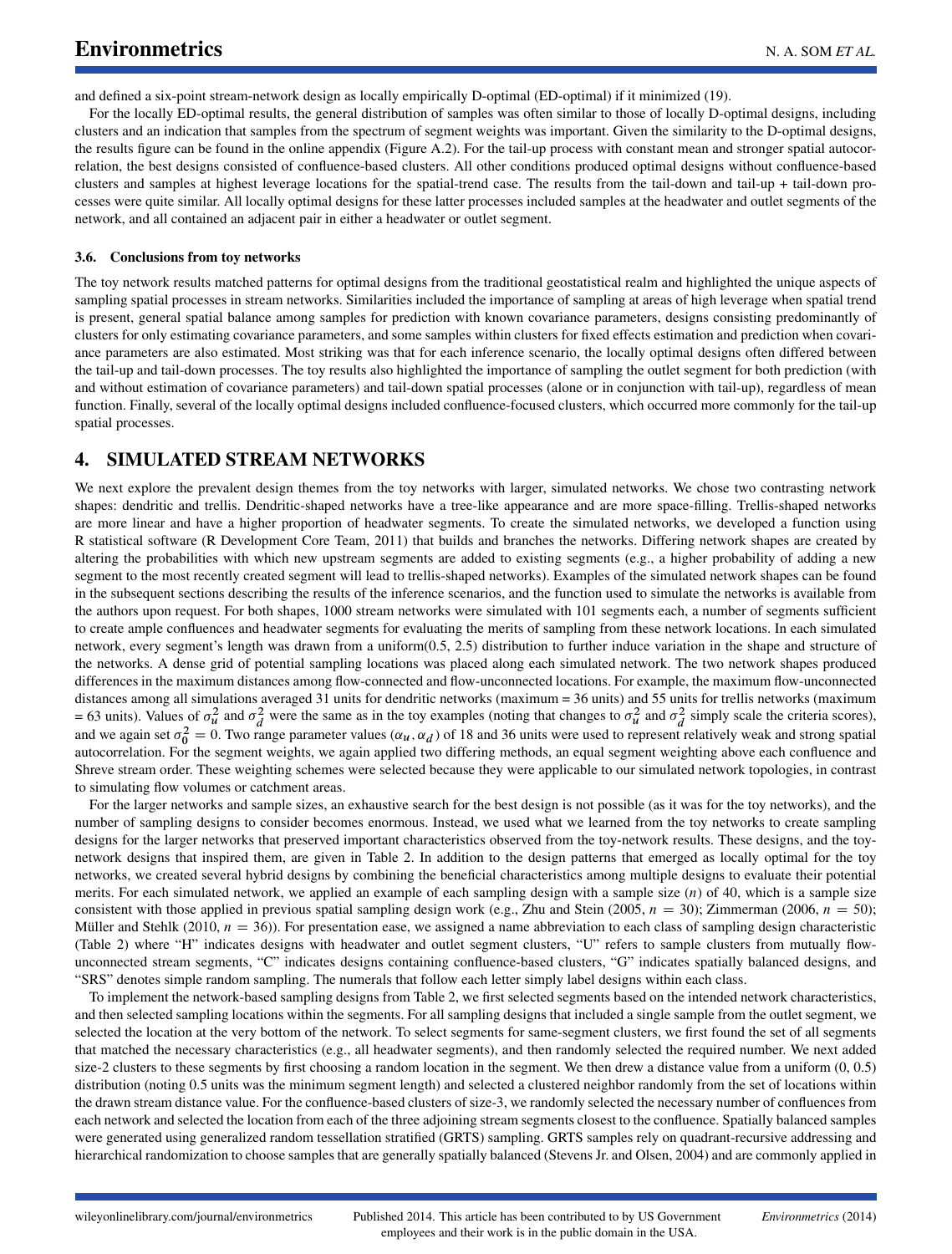| <b>Environmetrics</b> |
|-----------------------|
|                       |
|                       |

<span id="page-10-0"></span>

| Table 2. The suite of sampling designs applied to all simulated networks         |              |                |             |                |           |                |  |  |
|----------------------------------------------------------------------------------|--------------|----------------|-------------|----------------|-----------|----------------|--|--|
| Clusters<br>Singles                                                              |              |                |             |                |           |                |  |  |
| Source                                                                           | Number       | Size           | Source      | Number         | Toy       | Abbrv.         |  |  |
| Outlet                                                                           | $\mathbf{1}$ | $\overline{c}$ |             |                |           | H1             |  |  |
| Headwater                                                                        | $\mathbf{1}$ | $\overline{c}$ | Headwater   | 36             | ED, EK    |                |  |  |
| Outlet                                                                           | 1            | $\overline{2}$ |             |                |           |                |  |  |
| Headwater                                                                        | 9            | $\overline{c}$ | Headwater   | 20             | ED, EK    | H2             |  |  |
| Outlet                                                                           | 1            | $\overline{c}$ |             |                |           |                |  |  |
| Headwater                                                                        | 18           | $\mathbf{2}$   | Headwater   | $\overline{2}$ | ED, EK    | H <sub>3</sub> |  |  |
| Outlet                                                                           | $\mathbf{1}$ | $\overline{c}$ |             |                |           |                |  |  |
| Headwater                                                                        | 9            | $\overline{c}$ | Middle      | 36             | EK        | H <sub>4</sub> |  |  |
| Outlet                                                                           | $\mathbf{1}$ | $\overline{2}$ |             |                | EK        |                |  |  |
| Headwater                                                                        | 18           | $\overline{c}$ | Middle      | $\overline{2}$ |           | H <sub>5</sub> |  |  |
| Unconnected                                                                      | 20           | $\overline{c}$ |             |                | CP        | U1             |  |  |
| Unconnected                                                                      | 10           | $\overline{4}$ |             |                | CP        | U <sub>2</sub> |  |  |
| Confluence                                                                       | 7            | 3              | Headwater   | 19             | D, ED     | C1             |  |  |
| Confluence                                                                       |              | 3              | Headwater   | 18             |           |                |  |  |
|                                                                                  | 7            |                | Outlet      | $\mathbf{1}$   | D         | C <sub>2</sub> |  |  |
| Confluence                                                                       | 13           | 3              | Headwater   | $\mathbf{1}$   | D, ED, CP | C <sub>3</sub> |  |  |
| Confluence                                                                       | 13           | 3              | Outlet      | $\mathbf{1}$   | Hybrid    | C <sub>4</sub> |  |  |
|                                                                                  |              |                | <b>SRS</b>  | 40             |           | <b>SRS</b>     |  |  |
|                                                                                  |              |                | <b>GRTS</b> | 40             | K, EK     | G1             |  |  |
|                                                                                  |              |                | <b>GRTS</b> | 39             |           |                |  |  |
|                                                                                  |              |                | Outlet      | $\mathbf{1}$   | Hybrid    | G2             |  |  |
| <b>GRTS</b>                                                                      | 20           | $\overline{c}$ |             |                | Hybrid    | G <sub>3</sub> |  |  |
| <b>GRTS</b>                                                                      | 5            | $\overline{2}$ | <b>GRTS</b> | 30             | Hybrid    | G <sub>4</sub> |  |  |
| The "Toy" column indicates which toy-network inference-scenario results prompted |              |                |             |                |           |                |  |  |

a design's inclusion, and a "hybrid" label denotes that prevailing characteristics from multiple toy network results were combined. The abbreviations column ("Abbrv.") provides a condensed label for reference ease in figures, tables, and text: "H" indicates designs with headwater and outlet segment clusters; "U" refers to sample clusters from mutually flow-unconnected stream segments; "C" indicates designs containing confluence-based clusters; "G" indicates spatially balanced designs; and "SRS" denotes simple random sampling. For designs that include clustered samples, the "Number" column indicates how many clusters the design contains, and the "Size" column indicates the number of samples in each cluster. "Source" indicates from which network features the samples were selected. Total sample size for all designs is 40.

aquatic systems. We selected GRTS samples via the R package *spsurvey* (Kincaid *et al.*, 2008). To obtain samples weighted toward the middle portions of networks, a weighted random sample was selected with weights assigned inversely proportional to each location's distances from the outlet and most upstream location. We also selected SRS samples as a relative baseline regarding design choice. The SRS samples were selected by randomly selecting 40 locations from the dense grid of potential sampling locations on each simulated network. To efficiently create samples with stream network-based characteristics (i.e., simulated random variables with appropriate covariance properties), we relied on functions from the R package *SSN* (Ver Hoef *et al.*, 2014).

Design performance was evaluated in two ways. First, we ranked the criteria scores of each sampling design for each simulated network and calculated the proportion of times a design ranked best (i.e., had the best criteria score among all sampling designs), or among the two best scoring designs. Next, we computed the mean and standard deviation of the criteria scores for each sampling design across all simulated networks of each shape. The ranking of designs within each simulation aided in determining best designs when there was overlap in the distributions of criteria scores over the 1000 simulations for each network shape. The mean criteria scores revealed the relative performance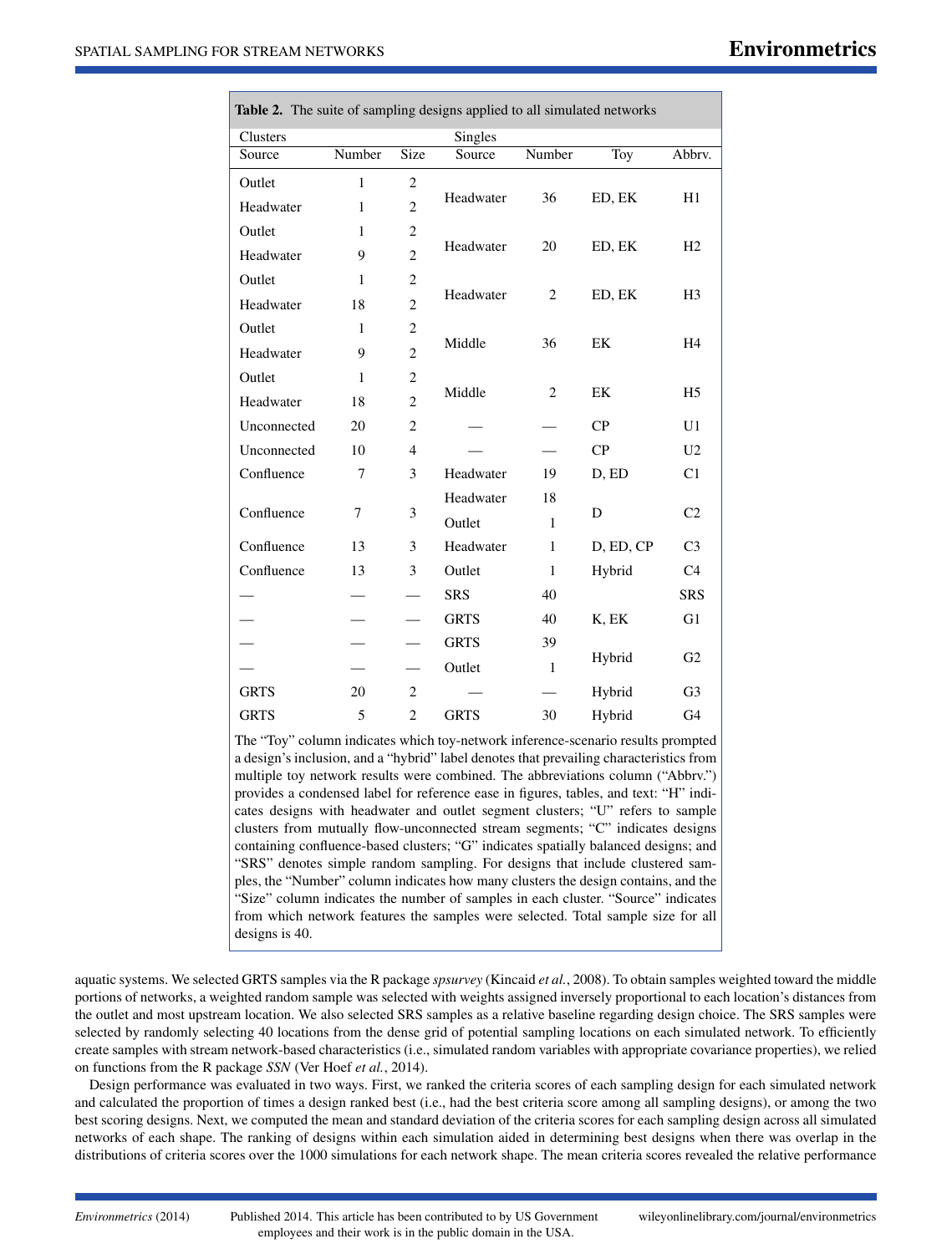# **Environmetrics** N. A. SOM *ET AL.*

<span id="page-11-0"></span>

| <b>Table 3.</b> Summaries of criteria scores from the simulated networks |                    |                  |       |         |           |                                                |                                           |                                          |                                              |                                                          |
|--------------------------------------------------------------------------|--------------------|------------------|-------|---------|-----------|------------------------------------------------|-------------------------------------------|------------------------------------------|----------------------------------------------|----------------------------------------------------------|
| Inference<br>scenario                                                    | Spatial<br>process | Mean<br>function | Range | Weights | Shape     | Design                                         | <b>Best</b>                               | Top two                                  | Mean                                         | <b>SD</b>                                                |
| EK                                                                       | Tail-up            | Constant         | 18    | Equal   | Dendritic | H1<br>C1<br>C <sub>3</sub><br>C4<br><b>SRS</b> | 0.000<br>0.000<br>0.454<br>0.545<br>0.000 | 0.000<br>0.000<br>0.999<br>1.00<br>0.000 | 1.028<br>1.023<br>1.018<br>1.018<br>1.046    | $9.6e-4$<br>$5.9e-4$<br>$7.0e-4$<br>$1.0e-3$<br>$3.6e-3$ |
| EK                                                                       | Tail-up            | Trend            | 36    | Shreve  | Trellis   | H1<br>H2<br>G1<br><b>SRS</b>                   | 0.730<br>0.058<br>0.040<br>0.022          | 0.923<br>0.325<br>0.102<br>0.062         | 1.097<br>1.130<br>1.174<br>1.197             | 0.017<br>0.023<br>0.050<br>0.061                         |
| EK                                                                       | Tail-down          | Constant         | 36    |         | Trellis   | H1<br>G1<br>G2<br><b>SRS</b>                   | 0.199<br>0.320<br>0.297<br>0.021          | 0.419<br>0.540<br>0.542<br>0.067         | 0.445<br>0.427<br>0.425<br>0.554             | 0.072<br>0.063<br>0.061<br>0.110                         |
| EK                                                                       | Tail-down          | Constant         | 36    |         | Dendritic | H1<br>G <sub>1</sub><br>G2<br><b>SRS</b>       | 0.323<br>0.258<br>0.224<br>0.027          | 0.520<br>0.493<br>0.451<br>0.070         | 0.461<br>0.462<br>0.473<br>0.587             | 0.087<br>0.072<br>0.087<br>0.103                         |
| ED                                                                       | Tail-up            | Constant         | 18    | Shreve  | Dendritic | H1<br>C <sub>3</sub><br>C4<br>SRS              | 0.000<br>0.517<br>0.449<br>0.000          | 0.000<br>0.916<br>0.909<br>0.000         | 0.029<br>0.023<br>0.023<br>0.048             | $3.1e-4$<br>$1.7e-3$<br>$1.7e-3$<br>$3.9e-3$             |
| ED                                                                       | Tail-up            | Constant         | 18    | Shreve  | Trellis   | H1<br>H <sub>2</sub><br>C1<br><b>SRS</b>       | 0.882<br>0.000<br>0.048<br>0.000          | 0.977<br>0.038<br>0.454<br>0.000         | 0.027<br>0.034<br>0.031<br>0.051             | $1.4e-4$<br>$1.7e-4$<br>0.002<br>0.005                   |
| ED                                                                       | Tail-up            | Trend            | 18    | Shreve  | Trellis   | H1<br>H <sub>2</sub><br>C1<br><b>SRS</b>       | 0.963<br>0.000<br>0.022<br>0.000          | 0.998<br>0.290<br>0.419<br>0.000         | $3.2e-6$<br>$5.0e-6$<br>$4.9e-6$<br>$1.1e-5$ | 8.7e-7<br>1.4e-6<br>$1.4e-6$<br>3.8e-6                   |
| <b>ED</b>                                                                | Tail-down          | Constant         | 18    |         | Trellis   | H1<br>H2<br><b>SRS</b>                         | 0.773<br>0.202<br>0.001                   | 0.971<br>0.792<br>0.017                  | 0.137<br>0.141<br>0.155                      | 0.007<br>0.007<br>0.009                                  |
| ED                                                                       | Tail-down          | Trend            | 36    |         | Trellis   | H1<br>H2<br>H <sub>3</sub><br><b>SRS</b>       | 0.323<br>0.312<br>0.171<br>0.009          | 0.593<br>0.551<br>0.312<br>0.037         | $2.1e-4$<br>$2.2e-4$<br>$2.3e-4$<br>$2.6e-4$ | 5.8e-5<br>$6.0e-5$<br>$6.8e-5$<br>$8.0e-5$               |

Summaries include the proportion of 1000 simulations where each sampling design had the best criteria score ("Best"), were within the best two scoring designs ("Top two"), the mean value of a design's criteria scores ("Mean"), and the standard deviation of a design's criteria scores ("SD"). Inference scenarios include prediction (EK) and fixed effects estimation (ED), both with estimated covariance parameters. The simple random sampling (SRS) design is included for reference along with best-performing designs, and poorer preforming designs are omitted. Table [2](#page-10-0) contains the sampling design abbreviations.

of designs, and the potential to discover designs that might commonly be near-optimal among the set of inference scenarios. They also allowed for clear "winners", where a sampling design's criteria scores were markedly lower than other designs despite the added randomness injected via the simulated networks and specific placement of sample points as described previously.

It is most realistic to assume that covariance parameter values are not known *a priori* (Gilmour and Trinca, 2012). To save space, details are provided in an online appendix for the scenarios with known covariance parameters (D and K) and only covariance parameter estimation (CP). However, we summarize those results in the succeeding text, and we also provide detailed tabular and figure results for the scenarios with estimated covariance parameters (ED and EK). Finally, we remind readers that the design name abbreviations can be found in Table [2.](#page-10-0)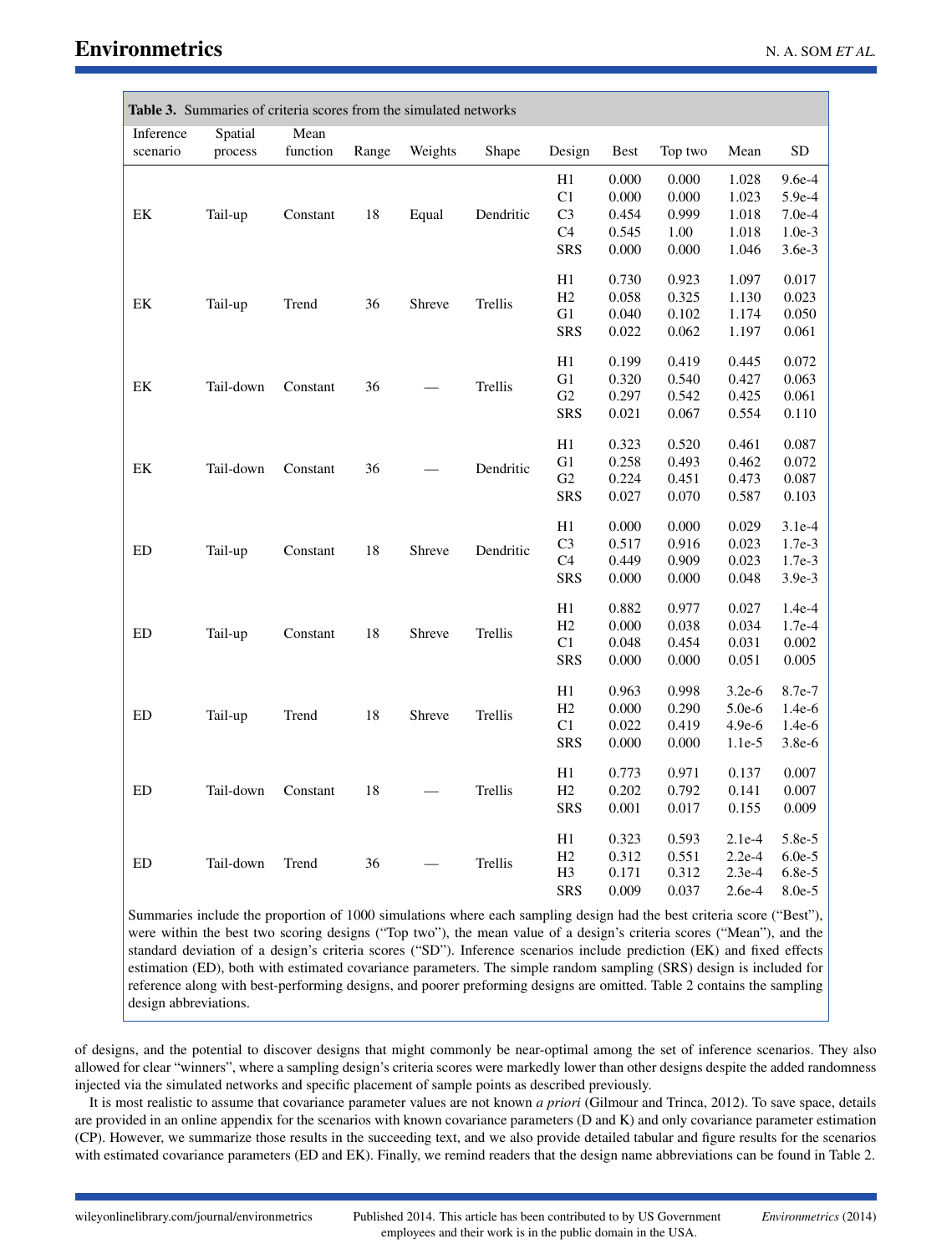

<span id="page-12-0"></span>Figure 5. The best scoring design for the prediction with estimated covariance parameters (EK) inference scenario for a tail-up spatial process, dendriticshaped networks, effective range = 18, equal segment weighting, and constant mean structure. This design, labeled as C4 in Table [2,](#page-10-0) contains 39 samples within size-3 clusters at confluences, and a single sample from the outlet segment. The inset figure highlights a size-3 cluster from one of the confluences with clustered samples

#### **4.1. Prediction with estimated covariance parameters**

For the tail-up spatial process, effects of mean function were pronounced, but strength of spatial autocorrelation, segment weighting, and network shape had minor effects on EK-criteria scores. For the case of the constant mean, the confluence-based designs were clearly best (Table [3,](#page-11-0) and Figure [5](#page-12-0) demonstrates a best overall scoring design). Note that although the H1 design was never among the two best scoring designs, its criteria scores were close to those of the confluence-based designs (Table [3\)](#page-11-0). Results not presented in Table [3](#page-11-0) include, for the trellis-shaped networks under weaker spatial autocorrelation and Shreve-based weights, the C1 design scored slightly better than C3 or C4, and for both network shapes, especially with stronger spatial autocorrelation under equal segment weighting, several GRTS-based designs performed as well as the confluence-based designs.

For the spatial trend scenarios, scores among designs were generally more homogeneous than the constant-mean case. The best scoring designs included the H1, G1, and G2 designs with comparable scores. The exception was for the trellis-shaped networks with Shreve-based weighting where the H1 design ranked better than any of the GRTS-based designs (Table [3\)](#page-11-0).

The results for the tail-down and tail-up + tail-down processes were quite similar, and differences in mean function, spatial autocorrelation strength, and network shape did not generally affect the set of best designs. The preponderance of the EK scores were best for the H1 and GRTS-based designs (Table [3\)](#page-11-0). The GRTS designs ranked best moderately more frequently for most of the scenarios of trellis-shaped networks (Table [3\)](#page-11-0), with the exception of a spatial trend and tail-up + tail-down process, and the H1 design ranked best moderately more frequently in all scenarios for the dendritic-shaped networks (Table [3,](#page-11-0) and Figure [6](#page-13-0) demonstrates an example of a best overall scoring design).

#### **4.2. Estimation of fixed effects and covariance parameters**

For the tail-up spatial process, the best ED-scoring designs in all cases included clusters. For all dendritic networks and trellis networks with equal segment weighting, the confluence-based clusters, particularly C3 and C4, were generally best regardless of mean function or spatial autocorrelation strength (Table [3,](#page-11-0) and Figure [7](#page-13-1) demonstrates a best overall scoring design). The only deviation from this pattern (and hence not presented in Table [3\)](#page-11-0) was for the spatial-trend case with  $\alpha = 18$ , where the C1 design scored better than the C3 design. For the trellis networks with Shreve weighting, the H1 design scored at least as well as the confluence-based designs, and consistently ranked best (Table [3,](#page-11-0) and Figure [8](#page-14-0) demonstrates a best overall scoring design). The amount of improvement in ED scores for the H1 design over the confluencebased designs was greater in the spatial-trend case than the constant-mean case (Table [3\)](#page-11-0), but this effect was reduced with stronger spatial autocorrelation.

For the tail-down spatial process, the ED criteria scores were generally more homogeneous among designs than they were for the tail-up process, and the C3 design was among the worst. The ranking of criteria scores revealed that designs with outlet and headwater clusters scored best for both network shapes (Table [3\)](#page-11-0). Stronger spatial autocorrelation or a spatial trend did not alter the rankings of best designs relative to others but suggested the proportion of headwater and outlet samples within clusters mattered less (Table [3\)](#page-11-0). Results for the tail-up + tail-down process were similar to those of the tail-down (hence, tabular summaries are not presented, but Figure [9](#page-15-0) demonstrates a best overall scoring design), with one exception; for the case of a spatial trend and stronger spatial autocorrelation, the C2 design scored nearly as well as the H1 and H2 designs.

The next three paragraphs provide summaries of the results for the less common scenarios; the interested reader can find associated tabular and figure details in the online appendix.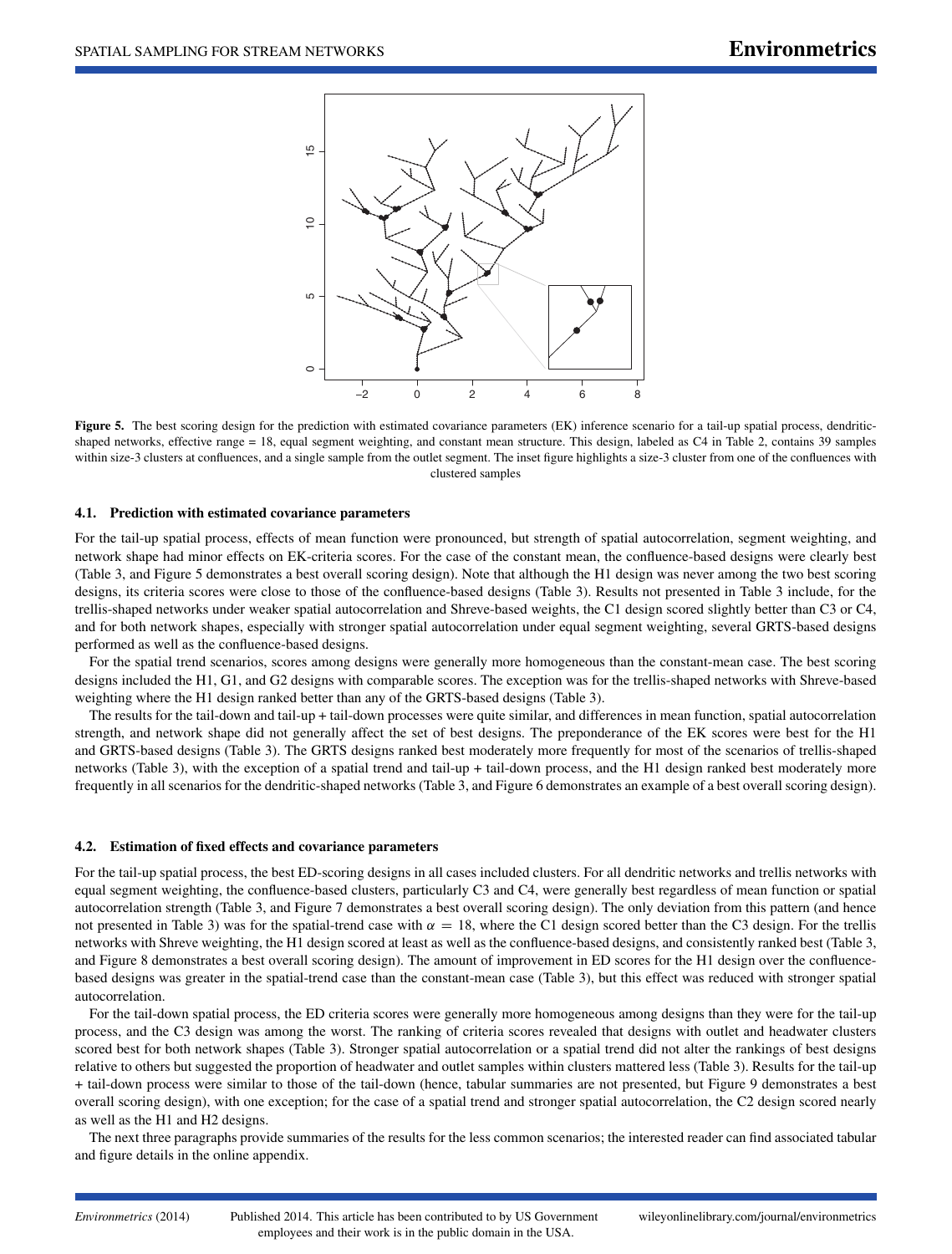

<span id="page-13-0"></span>**Figure 6.** The best scoring design for the prediction with estimated covariance parameters (EK) inference scenario for a tail-up + tail-down spatial process, dendritic-shaped networks, effective range  $= 18$ , equal segment weighting for the tail-up component, and constant mean structure. This design, labeled as H1 in Table [2,](#page-10-0) contains two samples within a size-2 cluster at the outlet segment, two samples within a size-2 cluster in a headwater segment, and 36 unclustered samples from individual headwater segments



<span id="page-13-1"></span>**Figure 7.** The best scoring design for the estimation of fixed effects and covariance parameters (ED) inference scenario for a tail-up spatial process, dendriticshaped networks, effective range = 36, Shreve segment weighting, and spatial trend mean structure. This design, labeled as C3 in Table [2,](#page-10-0) contains 39 samples within size-3 clusters at confluences, and a single sample from a headwater segment

### **4.3. Covariance parameter estimation**

For the tail-up spatial processes, designs consisting predominantly of clusters had better CP-criteria scores than non-clustered designs, regardless of mean function, strength of spatial autocorrelation, network shape, or segment weighting. The best scoring design, U1, focused sample clusters on flow-unconnected segments and ranked as the best design in most of the 1000 simulations from each network shape. For the tail-down process, the criteria scores among all designs were more homogeneous, and there were no apparent effects of mean function, strength of spatial autocorrelation, or network shape. The distribution of GRTS design scores were comparable with those containing clusters at the outlet and headwater segments. The scores for designs based on confluence clusters were markedly worse, a contrast to the toy results. For the tail-up + tail-down process, there was little effect of spatial autocorrelation strength or mean function. In addition, differing methods of segment weighting had little effect on the ranking of best designs. The best designs were similar to the tail-up spatial process, where the best designs were comprised predominantly of flow-unconnected clusters (U1, H3, H5), although for the trellis-shaped networks, the C3 design scored equivalently.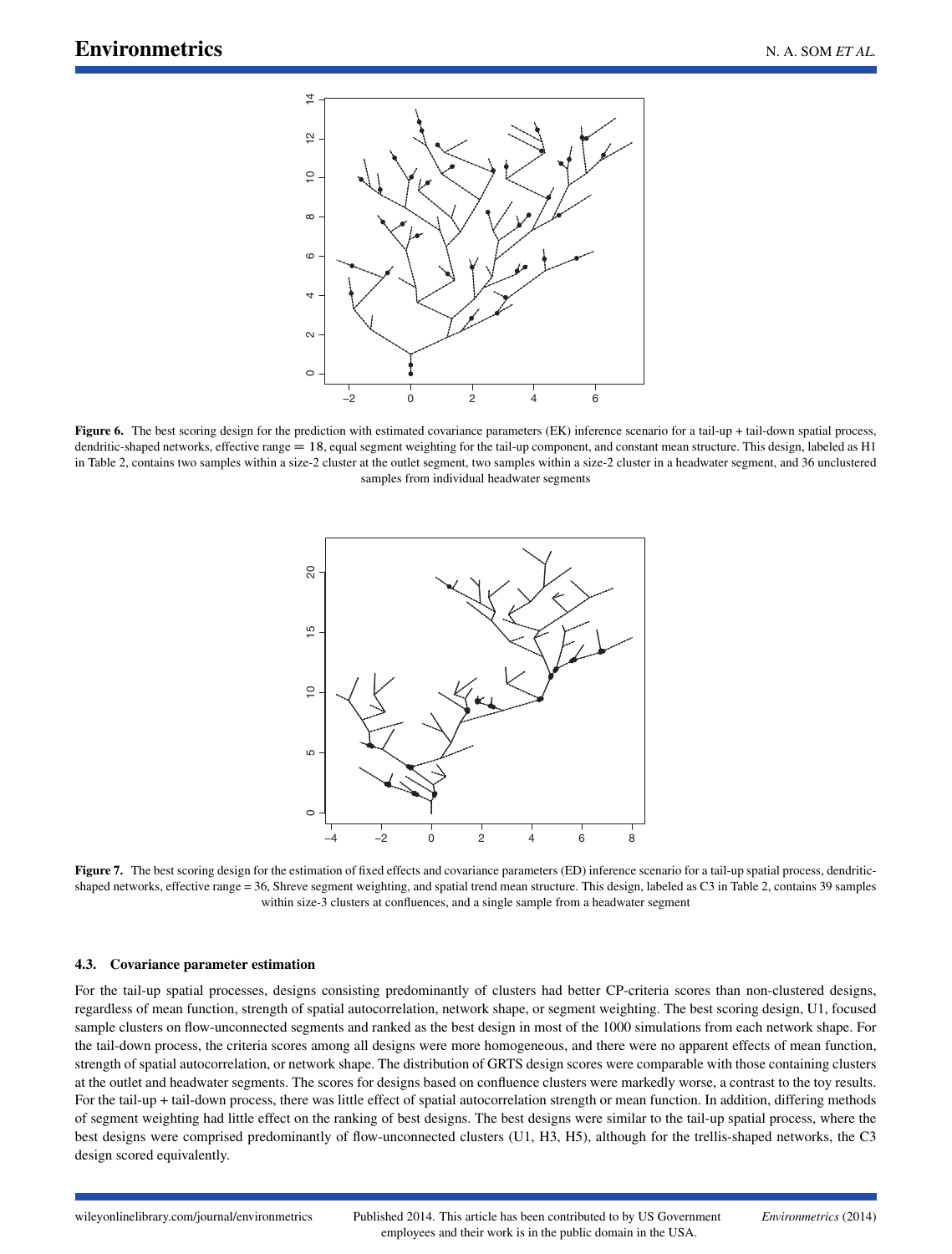

<span id="page-14-0"></span>**Figure 8.** The best scoring design for the estimation of fixed effects and covariance parameters (ED) inference scenario for a tail-up spatial process, trellisshaped networks, effective range = 18, Shreve segment weighting, and spatial trend mean structure. This design, labeled as H1 in Table [2,](#page-10-0) contains two samples within a size-2 cluster at the outlet segment, two samples within a size-2 cluster in a headwater segment, and 36 unclustered samples from individual headwater segments. The inset figure highlights the size-2 cluster in the outlet segment, and 2 of the unclustered samples from individual headwater segments

#### **4.4. Prediction with known covariance parameters**

For the tail-up spatial process with constant mean, the confluence-based cluster designs had the best K-criteria scores, followed by H1. Additionally, for trellis networks with Shreve-based segment weights, the H1 design had better criteria scores than the majority of the confluence-based designs. For the trend mean structure, results were more homogenous with modestly better scores for the H1 design. Results were similar for both strengths of spatial autocorrelation, except a less homogenization of criteria scores for the trend mean structure in trellis-shaped networks. The results for the tail-down and tail-up + tail-down processes were identical. Regardless of mean function, spatial autocorrelation strength, or network shape, the designs scoring best were the G1 and H1 designs.

# **4.5. Estimation of fixed effects with known covariance parameters**

There was no effect of spatial autocorrelation strength among all spatial processes, and little effect of network shape or mean function on D-criteria scores. For the tail-up process with constant mean, the confluence-based designs were clearly best, and the H1 design again scored competitively. The latter scored better on average for the trellis networks with Shreve-based segment weighting, although the best scores among all designs contained confluence clusters. For the trend mean structure, the H1, H2, C1, and C3 designs were generally best, but C3 was not included in the group of best designs for trellis networks under Shreve-order weighting. For the tail-down process, criteria scores among designs were generally more homogeneous, with H2 joining H1 as designs with modestly better scores. The H1 and H2 designs had the best criteria scores for a constant mean and the tail-up + tail-down process. For the spatial trend mean structure, all designs comprised almost entirely of samples within clusters were among the worst scoring designs, and there was little separation in the criteria scores from the H1, GRTS, C1, and even SRS designs.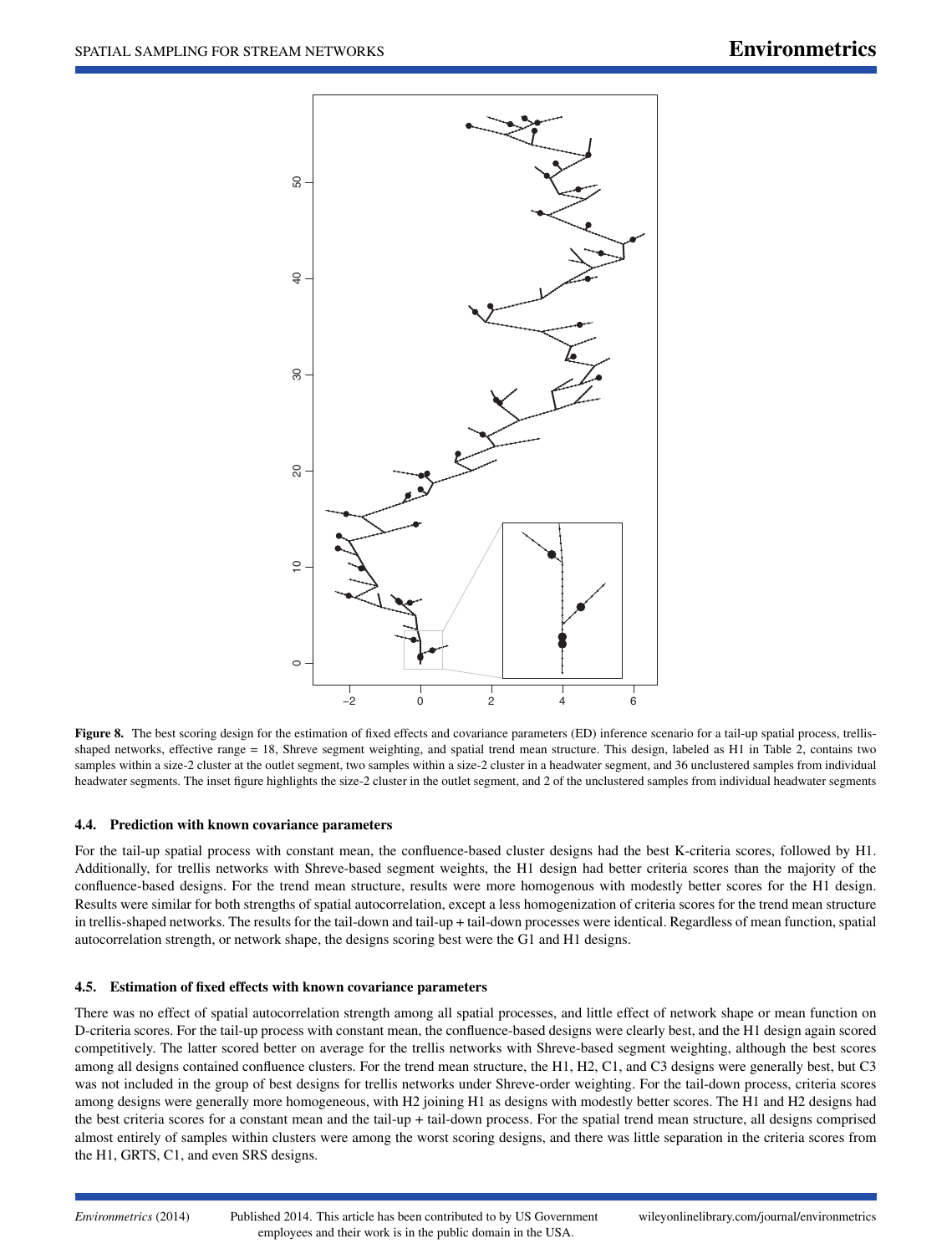

<span id="page-15-0"></span>**Figure 9.** The best scoring design for the estimation of fixed effects and covariance parameters (ED) inference scenario for a tail-up + tail-down spatial process, dendritic-shaped networks, effective range  $= 36$ , equal segment weighting for the tail-up component, and constant mean structure. This design, labeled as H1 in Table [2,](#page-10-0) contains two samples within a size-2 cluster at the outlet segment, two samples within a size-2 cluster in a headwater segment, and 36 unclustered samples from individual headwater segments. The inset figure highlights the size-2 cluster in the outlet segment

# **5. DISCUSSION**

The results from the simulated networks often agreed with the their toy-network counterparts, although an exception is discussed in the following paragraph. For instance, when only covariance parameters were estimated in a tail-up process, clusters of samples from flowunconnected segments were clearly best. When making predictions with known covariance parameters, the spatially balanced GRTS samples were frequently among the best designs. For fixed effects estimation with known covariance parameters, the designs containing confluencebased clusters were best for the tail-up spatial process, while the GRTS design scored well for the tail-down process. Finally, for both prediction and fixed effects estimation with estimated covariance parameters (common scenarios for scientists and managers), clusters and single samples from the outlet and headwater segments were consistent aspects of the better scoring designs.

Despite the geostatistical evidence for similarities among best designs for estimation and prediction, we were initially surprised that confluence-based clusters were favored for prediction with a constant mean function and tail-up spatial process for the simulated networks. In retrospect, this design does contain many of the characteristics of the toy result. In a tail-up process, a confluence-based cluster can be viewed as two size-2 clusters rather than a size-3 cluster, noting that the two samples on the upstream segments at the confluence are flow-unconnected. Further, these two clusters characterize the disjunct conditions that occur upstream of the confluences if segment weightings are unequal. In our simulated networks, confluences were placed at relatively regular distances along the stream network, and these characteristics match what was observed in the toy network results.

We did expect less homogeneous results among sampling designs for the spatial-trend mean structure in tail-down and tail-up + tail-down processes and more pronounced differences based on autocorrelation strength. One reason for more homogeneous results among the designs, in the context of the spatial trend, may be that candidate designs did not allocate enough samples to the downstream portion of the network. While the suite of designs containing headwater samples and clusters captured one end of the trend leverage, the size-2 outlet cluster was probably insufficient to capture the other. The lack of strong differences due to spatial autocorrelation strength might also be attributed to the values of  $\alpha_u$  and  $\alpha_d$  we selected. The "weaker" value of 18 units may have been too large, particularly for the dendritic-shaped networks. In the toy networks, the larger  $\alpha_u$  and  $\alpha_d$  values led to samples at the most extreme locations in the network (i.e., the most downstream location of the outlet segment and most upstream locations of the headwater segments).

In addition to more sampling weight in the downstream portion of the network, future work could consider costs associated with sampling various locations of stream networks, in particular, headwater segments. Headwater segments often lie in the most remote and least accessible sections of stream networks, and difficulties in reaching headwater segments could play a role in sample site choice. Additionally, investigations regarding the inclusion of nugget effects could be considered. Zimmerman (2006) explored the effects of nugget inclusion and amount on design optimality in the geostatistical setting, and although effects were observed for estimation of only covariance parameters, there were not substantive effects on the criteria scores for prediction (with either known or estimated covariance parameters). Given those findings, and the general similarity of results for covariance parameter estimation paired with prediction or fixed effects estimation, we are confident in our results for the two most probable inference scenarios extended to cases where nugget effects are considered. Finally, future work could also focus on an aspect of spatial covariance processes that we assumed known: the form of the covariance function. We opted to use exponential forms of the covariance functions, but this characteristic is generally not known *a priori* (Nowak *et al.*, 2010).

It is worth noting that our results are based on a binary branching structure. This assumption is required for the spatial stream-network models and is also a realistic assumption for many stream ecosystems. There are admittedly situations where the binary assumption does not apply. For example, an optimal design for a binary branching stream may not be as suitable in large alluvial floodplains, where groundwater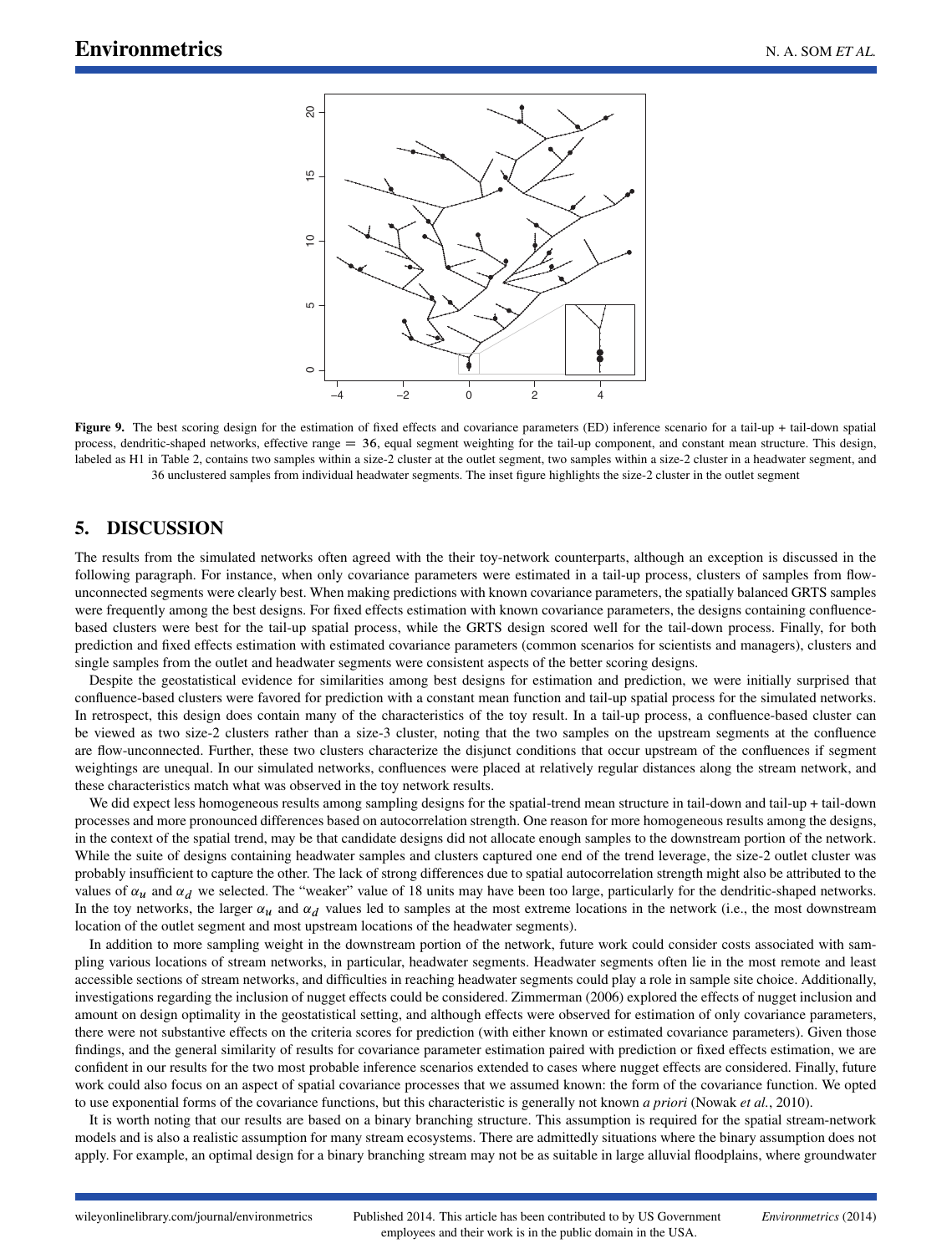and braided channel networks would have a strong influence on flow connectivity (Stanford and Ward, 1993). In other cases where braiding and groundwater influences are less pronounced, it may make sense to focus modeling and prediction on the main channels. Nevertheless, there may be difference in the optimal designs for stream ecosystems that do not exhibit a binary branching structure.

Our results indicated that, generally, the network shapes did not have substantive impacts on the characteristics of the best sampling designs. Although we only considered two shapes for our simulated networks, the dendritic and trellis forms represent extremes of naturally occurring stream-network shapes. However, one interesting shape-based sampling design difference arose for the tail-up spatial process under the constant mean case of the ED inference scenario. By ranking, the confluence-based cluster designs were clearly preferred for the dendritic shapes, while the H1 design was best for the trellis case. While being mindful of network shape might be fruitful in design planning in this case, we also note that the criteria scores indicated that each (either a confluence cluster design or the H1 design) scored nearly as well as the best for each shape in which they did not rank best.

Our results suggest several key themes for sampling design planning on stream networks. First, there is not a demonstrable difference in best designs for fixed effects estimation and prediction; a phenomenon also observed by Müller and Stehlk (2010) and Zimmerman (2006), who noted the importance of obtaining well-estimated fixed effects parameters to improve prediction. If inference regards estimation of an overall mean for a tail-up spatial process, then a design with confluence-based clusters is best, and particulary so in the dendriticshaped networks. In all other cases considered, a design that includes a small proportion of clustered samples from the outlet and headwater segments, along with samples from areas of high leverage appears the most prudent choice. Further, given the overall performance of the H1 design, it does indeed seem the most robust when little is known about the fixed effects or covariance structure prior to collecting samples.

# **Acknowledgements**

This study was conducted as part of the Spatial Statistics for Streams Working Group supported by the National Center for Ecological Analysis and Synthesis, a center funded by the National Science Foundation (Grant #EF-0553768), the University of California, Santa Barbara and the State of California. Note that any use of trade, product, or firm names is for descriptive purposes only and does not imply endorsement by the US Government. The authors thank three anonymous reviewers whose comments led to considerable improvements in the article.

# **REFERENCES**

Al-Chokhachy R, Roper BB, Archer EK, Miller S. 2011. Quantifying the extent of and factors associated with the temporal variability of physical stream habitat in headwater streams in the interior Columbia River Basin. *Transactions of the American Fisheries Society* **140**(2):399–414.

Benda L. 2008. Confluence environments at the scale of river networks. In *River Confluences, Tributaries and the Fluvial Network*, Rice SP, Roy AG, Rhoads BL (eds). John Wiley & Sons: Chichester, UK; 271–300.

Benda L, Poff NL, Miller D, Dunne T, Reeves G, Pess G, Pollock M. 2004. The network dynamics hypothesis: How channel networks structure riverine habitats. *BioScience* **54**(5):413–427.

Cressie NAC. 1993. *Statistics for Spatial Data* Revised, Wiley Series in Probability and Mathematical Statistics. John Wiley and Sons: New York, NY.

Cressie N, Frey J, Harch B, Smith M. 2006. Spatial prediction on a river network. *Journal of Agricultural, Biological, and Environmental Statistics* **11**(2): 127–150.

Cressie N, Wikle CK. 2011. *Statistics for Spatio-Temporal Data*, Wiley Series in Probability and Statistics. John Wiley and Sons: Hoboken, NJ.

Dent CL, Grimm NB. 1999. Spatial heterogeneity of stream water nutrient concentrations over successional time. *Ecology* **80**(7):2283–2298.

Fagan WF. 2002. Connectivity, fragmentation, and extinction risk in dendritic metapopulations. *Ecology* **83**(12):3243–3249.

Ganio LM, Torgersen CE, Gresswell RE. 2005. A geostatistical approach for describing spatial pattern in stream networks. *Frontiers in Ecology and the Environment* **3**(3):138–144.

Garreta V, Monestiez P, Ver Hoef JM. 2010. Spatial modelling and prediction on river networks: up model, down model or hybrid? *Environmetrics* **21**(5): 439–456.

Gascuel-Odoux C, Boivin P. 1994. Variability of variograms and spatial estimates due to soil sampling: a case study. *Geoderma* **62**(1):165–182.

Gilmour SG, Trinca LA. 2012. Optimum design of experiments for statistical inference. *Journal of the Royal Statistical Society: Series C (Applied Statistics)*

**61**(3):345–401.

Harville DA, Jeske DR. 1992. Mean squared error of estimation or prediction under a general linear model. *Journal of the American Statistical Association* **87**(419):724–731.

Herlihy AT, Larsen DP, Paulsen SG, Urquhart NS, Rosenbaum BJ. 2000. Designing a spatially balanced, randomized site selection process for regional stream surveys: the EMAP Mid-Atlantic pilot study. *Environmental Monitoring and Assessment* **63**(1):95–113.

Irvine KM, Gitelman AI, Hoeting JA. 2007. Spatial designs and properties of spatial correlation: effects on covariance estimation. *Journal of Agricultural, Biological, and Environmental Statistics* **12**(4):450–469.

Kackar RN, Harville DA. 1984. Approximations for standard errors of estimators of fixed and random effects in mixed linear models. *Journal of the American Statistical Association* **79**(388):853–862.

Kiefer J. 1958. On the nonrandomized optimality and randomized nonoptimality of symmetrical designs. *The Annals of Mathematical Statistics* **29**(3): 675–699.

Kincaid T, Olsen T, Stevens D, Platt C, White D, Remington R. 2008: spsurvey: Spatial survey design and analysis. R package version 2.0

Labonne J, Ravigné V, Parisi B, Gaucherel C. 2008. Linking dendritic network structures to population demogenetics: the downside of connectivity. *Oikos* **117**(10):1479–1490.

Le ND, Zidek JV. 2006. *Statistical Analysis of Environmental Space-Time Processes*, Springer Series in Statistics. Springer: New York, NY.

Mahjouri N, Kerachian R. 2011. Revising river water quality monitoring networks using discrete entropy theory: the Jajrood River experience. *Environmental Monitoring and Assessment* **175**(1-4):291–302.

Müller WG. 2005. A comparison of spatial design methods for correlated observations. *Environmetrics* **16**(5):495–505.

Müller WG, Stehlk M. 2010. Compound optimal spatial designs. *Environmetrics* **21**(3-4):354–364.

Nowak W, de Barros FPJ, Rubin Y. 2010. Bayesian geostatistical design: Task-driven optimal site investigation when the geostatistical model is uncertain. *Water Resources Research* **46**(3):W03535.